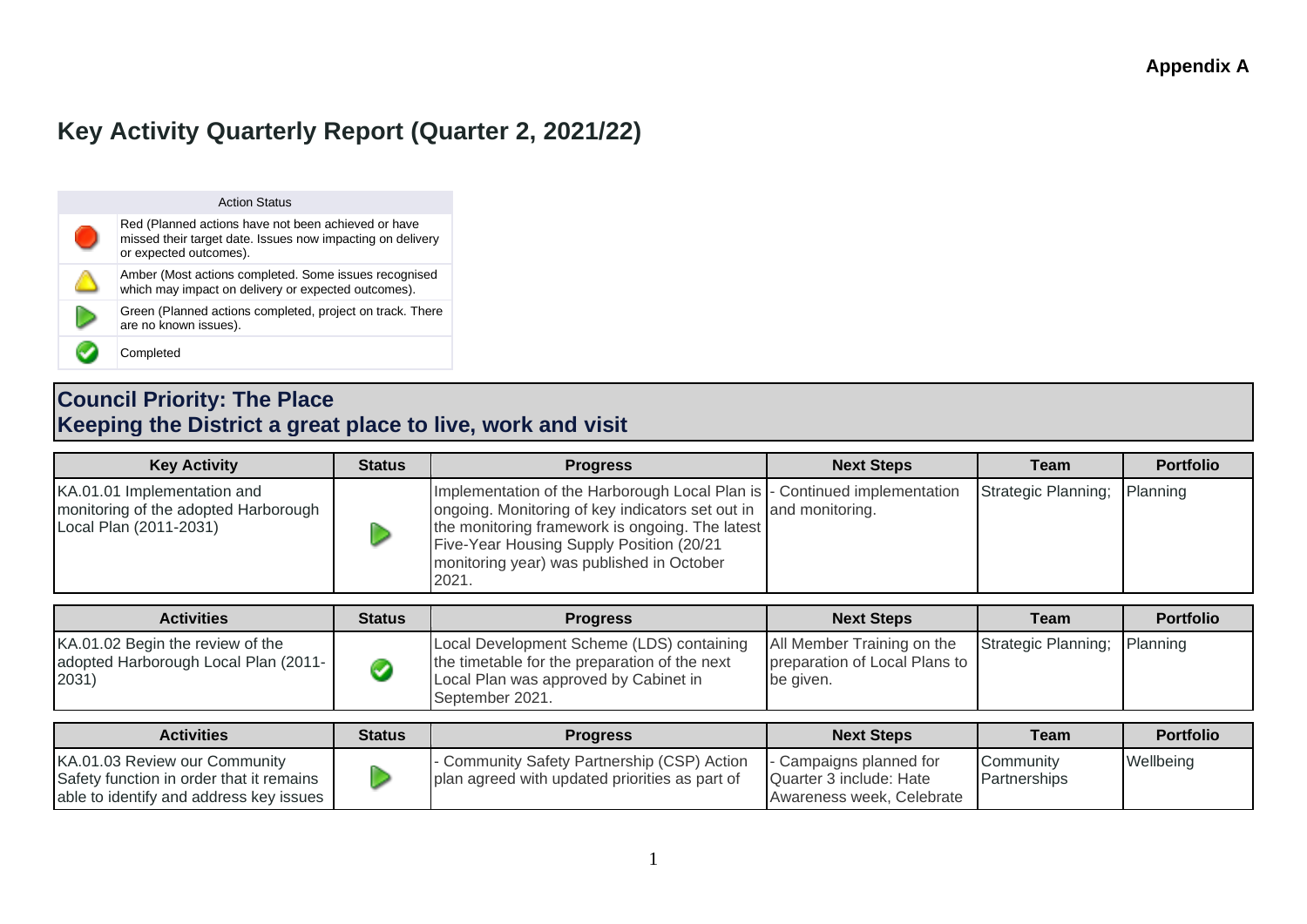| of crime and disorder | the existing three-year plan.<br>Terms of Reference for Harborough District<br>Community Safety Partnership have been<br>updated and agreed during Quarter 1 of the<br>2021/22 year.<br>A new Information Sharing Agreement was<br>drafted and issued to partners for agreement.<br>The CSP attended the Communities Scrutiny<br>Panel for its annual review (September 2021).<br>A new Public Spaces Protection Order for<br>Psychoactive Substances came into force.<br>The following planned campaigns,<br>including a series of Newsletter articles for<br>residents, parishes, members and via Police<br>beat newsletters took place during Quarter 2:<br>Safer Summer, Ask for Angela and Stack Fires. | Safely, Road Safety Week,<br>and Alcohol awareness<br>Week.<br>Public Spaces Protection<br>Order for Psychoactive<br>substances to be publicised.<br>Undertake public<br>consultation on the CSP<br>priorities for next year. |  |  |
|-----------------------|--------------------------------------------------------------------------------------------------------------------------------------------------------------------------------------------------------------------------------------------------------------------------------------------------------------------------------------------------------------------------------------------------------------------------------------------------------------------------------------------------------------------------------------------------------------------------------------------------------------------------------------------------------------------------------------------------------------|-------------------------------------------------------------------------------------------------------------------------------------------------------------------------------------------------------------------------------|--|--|
|-----------------------|--------------------------------------------------------------------------------------------------------------------------------------------------------------------------------------------------------------------------------------------------------------------------------------------------------------------------------------------------------------------------------------------------------------------------------------------------------------------------------------------------------------------------------------------------------------------------------------------------------------------------------------------------------------------------------------------------------------|-------------------------------------------------------------------------------------------------------------------------------------------------------------------------------------------------------------------------------|--|--|

| <b>Activities</b>                                     | <b>Status</b> | <b>Progress</b>                                                                                                                                                                                                                                                                                                                                                                                                                                             | <b>Next Steps</b>                                                                                                                                                                                                                                                                                                                                                                       | Team                    | <b>Portfolio</b> |
|-------------------------------------------------------|---------------|-------------------------------------------------------------------------------------------------------------------------------------------------------------------------------------------------------------------------------------------------------------------------------------------------------------------------------------------------------------------------------------------------------------------------------------------------------------|-----------------------------------------------------------------------------------------------------------------------------------------------------------------------------------------------------------------------------------------------------------------------------------------------------------------------------------------------------------------------------------------|-------------------------|------------------|
| KA.01.04 Development of the local<br>visitor economy. |               | - Slimline VisitHarborough leaflet was widely<br>distributed both within and outside the District.<br>Developed a roll out plan for VisitHarborough<br>branded tourism leaflet racks for distribution<br>across the District.<br>Lutterworth Town Centre Masterplan has<br>been completed and approved as policy by<br>Cabinet and Council in September 2021.<br>New Harborough Markets Heritage Trail was<br>launched during Royal Visit in September 2021 | - As local tourism attractions<br>and accommodation start to<br>recover, the visitor<br>information strategy to<br>support local businesses will<br>be implemented.<br>- New Visit Harborough<br>tourism video has been<br>completed and will be<br>launched.<br>- Visit Harborough to attend<br>and exhibit at the Group<br>Travel and Leisure Show in<br>Milton Keynes to promote the | Economic<br>Development | Finance          |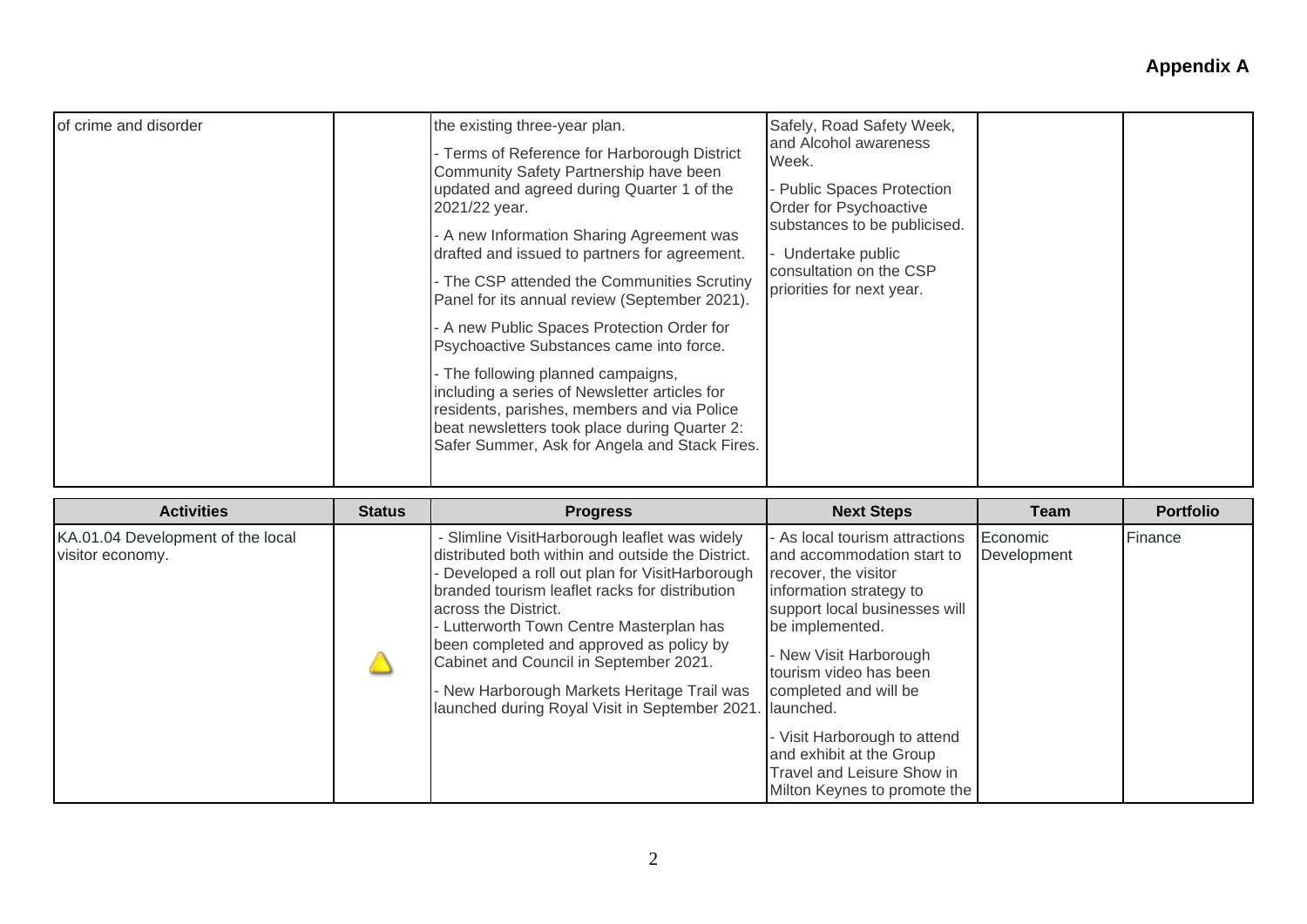|  | District.                                                                                                                                           |  |
|--|-----------------------------------------------------------------------------------------------------------------------------------------------------|--|
|  | - Work will continue on the<br>Market Harborough Town<br>Centre Masterplan with the<br>aim of completing this within<br>the current financial year. |  |

| <b>Activities</b>                                                                    | <b>Status</b> | <b>Progress</b>                                                                                                                                                                                                                                                                             | <b>Next Steps</b>                                  | Team                      | <b>Portfolio</b> |
|--------------------------------------------------------------------------------------|---------------|---------------------------------------------------------------------------------------------------------------------------------------------------------------------------------------------------------------------------------------------------------------------------------------------|----------------------------------------------------|---------------------------|------------------|
| KA.01.05 Continue the Programme of<br>review of the Council's Conservation<br>areas. |               | Prioritisation reviewed and agreed the next<br>Conservation Area Appraisal to be undertaken<br>will be Bitteswell.<br>Public consultation on the Shearsby<br>Conservation Area Appraisal completed,<br>including online consultation and a successful<br>drop-in event in the Village Hall. | - Begin Bitteswell<br>Conservation Area Appraisal. | <b>Strategic Planning</b> | Planning         |
|                                                                                      |               |                                                                                                                                                                                                                                                                                             |                                                    |                           |                  |

| <b>Activities</b>                                                                                 | <b>Status</b> | <b>Progress</b>                                                                                                                                                                                                                                                                                                                                                                                                                                                                                                                                                  | <b>Next Steps</b>                                                                                                                                                                                                                                                                                                                                                                  | Team                                             | <b>Portfolio</b> |
|---------------------------------------------------------------------------------------------------|---------------|------------------------------------------------------------------------------------------------------------------------------------------------------------------------------------------------------------------------------------------------------------------------------------------------------------------------------------------------------------------------------------------------------------------------------------------------------------------------------------------------------------------------------------------------------------------|------------------------------------------------------------------------------------------------------------------------------------------------------------------------------------------------------------------------------------------------------------------------------------------------------------------------------------------------------------------------------------|--------------------------------------------------|------------------|
| KA.01.06 Develop a Masterplan to<br>maximise the potential of Welland Park,<br>Market Harborough. |               | - As part of the work around creating efficiencies but<br>also offering more choice to residents a piece of<br>work has started to look at Welland Park. This is an<br>opportunity to develop the site to encourage more<br>use, offer activities for all residents and encourage<br>wildlife as part of the Cleaner Greener Harborough.<br>- We have had our first meeting with the Ward<br>members on site and this went well with all parties<br>having a similar view to the future of the site and<br>securing what is also good about the site at present. | - There will be consultation with<br>the public to ascertain their<br>views on the site, what is good,<br>what does not work, what would<br>they like to see on site in the<br>future and this will form part of<br>the decision making process and<br>the strategy for the next ten<br>years. This will be part of a wider<br>consultation piece of work done<br>in October 2021. | Environmental<br>Services and Health<br>& Safety | Regulatory       |

| <b>Activities</b>                                                        | <b>Status</b> | <b>Progress</b>                                                                                                            | <b>Next Steps</b>                                                                                   | <b>Team</b> | <b>Portfolio</b> |
|--------------------------------------------------------------------------|---------------|----------------------------------------------------------------------------------------------------------------------------|-----------------------------------------------------------------------------------------------------|-------------|------------------|
| KA.01.07 Explore the benefits of the<br>development of a Rural Strategy. |               | - Rural Community Council (RCC)<br>commissioned to draft a Rural Strategy. Work<br>commenced with the RCC engaging Service | - Undertake Member, Parish Community<br>and Community engagement Partnerships<br>lin Rural Strategy |             | Wellbeing        |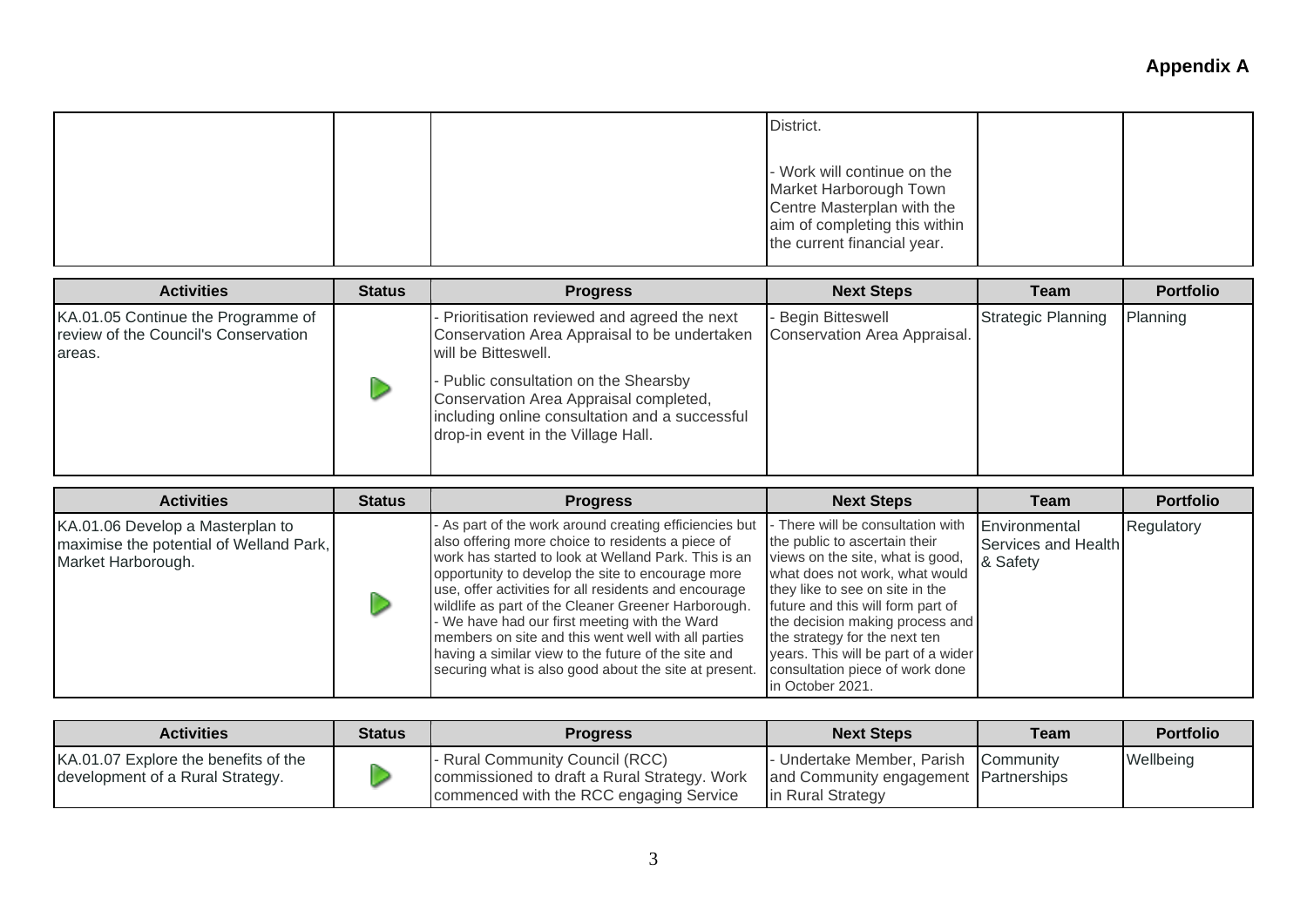|  | Managers at the Council to understand current development.<br>issues and strategy. |  |  |
|--|------------------------------------------------------------------------------------|--|--|
|  |                                                                                    |  |  |

## **Council Priority: The Place Encourage Enterprise**

| <b>Activities</b>                                                                                                                                                                                                                                 | <b>Status</b> | <b>Progress</b>                                                                                                                                                                                                                                                                                                                                                                                                                     | <b>Next Steps</b>                                                                                                                                                                                                                                                                                                                                                                                             | Team                    | <b>Portfolio</b> |
|---------------------------------------------------------------------------------------------------------------------------------------------------------------------------------------------------------------------------------------------------|---------------|-------------------------------------------------------------------------------------------------------------------------------------------------------------------------------------------------------------------------------------------------------------------------------------------------------------------------------------------------------------------------------------------------------------------------------------|---------------------------------------------------------------------------------------------------------------------------------------------------------------------------------------------------------------------------------------------------------------------------------------------------------------------------------------------------------------------------------------------------------------|-------------------------|------------------|
| KA.02.01 Encourage the<br>entrepreneurial SME economy through<br>the Innovation Centre, Harborough<br>Grow-On Centre, Harborough Market<br>and business support frameworks, to<br>recover and prosper following the<br>impact of the Coronavirus. |               | Ambitious business plans for Harborough<br>Innovation Centre, Harborough Grow-On<br>Centre and Harborough Market were agreed as tenants at both Business<br>part as the BC25 process. Implementation of<br>these is well on track, with a growing number of<br>tenants and occupancy at all three.<br>Harborough Market traders starting to recover<br>following Covid-19 pandemic and fixed Market<br>units are at 100% occupancy. | - Continue to actively<br>promote and recruit new<br>Centres, with Harborough<br>Innovation Centre on track to<br>be at 78% occupancy by 31<br>December 2021 (from 48%<br>during pandemic), and<br>Harborough Grow-On Centre<br>due to have four tenants by<br>31 December 2021.<br>- Recruit a new Market and<br>Events Manager and promote<br>specialist markets and events<br>in the lead up to Christmas. | Economic<br>Development | Finance          |

| <b>Activities</b>                                                                                                                | <b>Status</b> | <b>Progress</b>                                                                                                                                                                                                                                                                                                                 | <b>Next Steps</b>                                                                                                                                                                                                                                     | <b>Team</b>             | <b>Portfolio</b> |
|----------------------------------------------------------------------------------------------------------------------------------|---------------|---------------------------------------------------------------------------------------------------------------------------------------------------------------------------------------------------------------------------------------------------------------------------------------------------------------------------------|-------------------------------------------------------------------------------------------------------------------------------------------------------------------------------------------------------------------------------------------------------|-------------------------|------------------|
| KA.02.02 Develop partnerships with<br>Schools, Universities and Centres of<br>Excellence to provide services in the<br>District. |               | - Post-Covid, starting to re-establish<br>relationships with schools in order to organise<br>career events later in the year, with Officers<br>attending one School Careers event in Market<br>Harborough.<br>- Continuing to roll-out to the Kickstart<br>programme, with 62 placements approved via<br>the Council's Gateway. | - Supporting various school<br>career events in late 2021.<br>- Further promotion of the<br>Kickstart programme,<br>including producing case<br>studies, to increase the<br>number of businesses<br>offering placements.<br>Continuing to support the | Economic<br>Development | Finance          |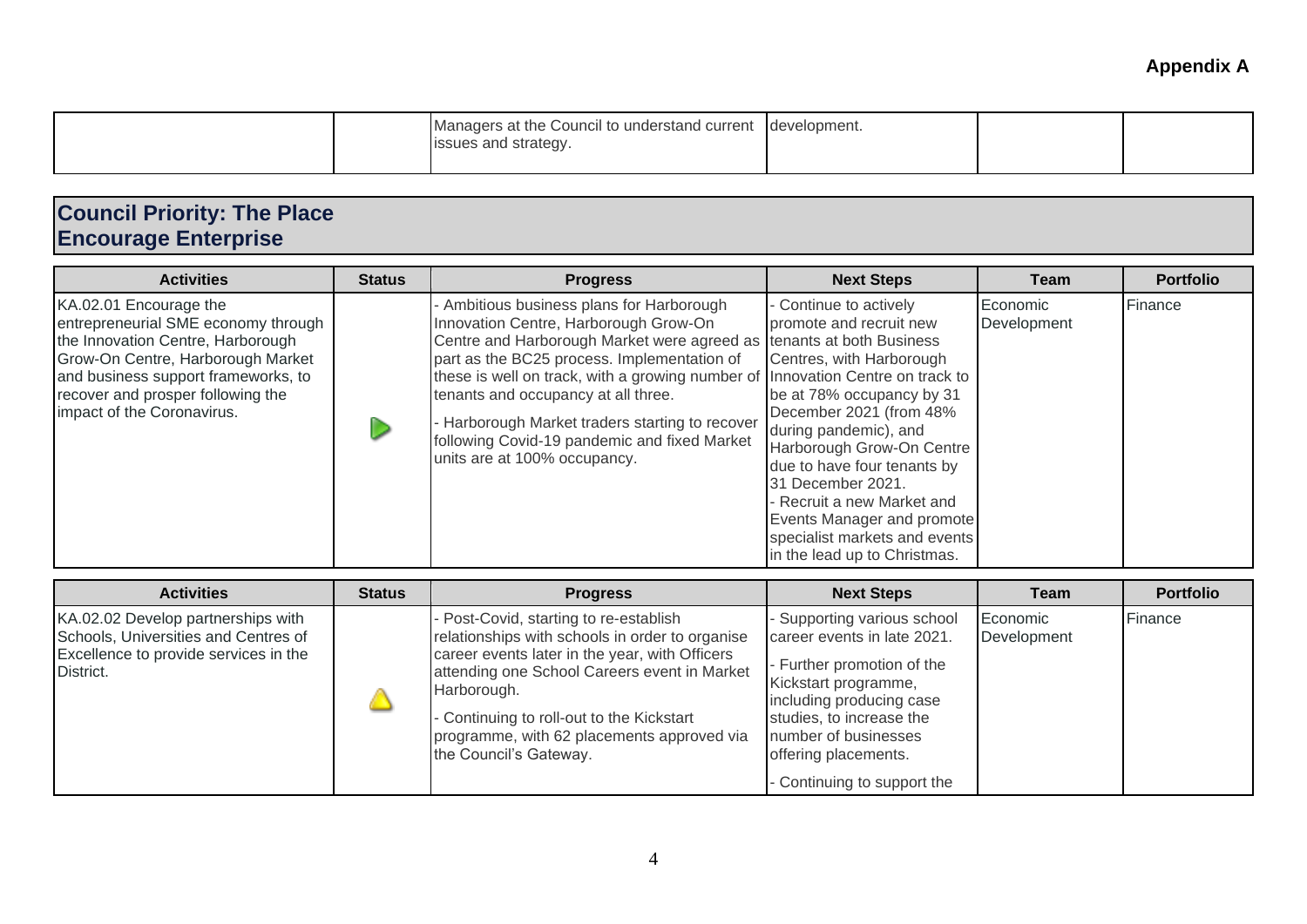| Launch a new Jobs Club in<br>Lutterworth to provide<br>support and advice for job | training facility for the<br>logistics and the supply chain<br>industries at Bittesby House<br>and finalising a careers video<br>for the logistics and<br>distribution sector. |
|-----------------------------------------------------------------------------------|--------------------------------------------------------------------------------------------------------------------------------------------------------------------------------|
|-----------------------------------------------------------------------------------|--------------------------------------------------------------------------------------------------------------------------------------------------------------------------------|

#### **Council Priority: The Place Enable Delivery of Quality Homes for All**

| <b>Activities</b>                                                                                                                                                   | <b>Status</b> | <b>Progress</b>                                                                                                                                                                                                                                             | <b>Next Steps</b>                                                                                                                                                                                                                                     | Team                      | <b>Portfolio</b> |
|---------------------------------------------------------------------------------------------------------------------------------------------------------------------|---------------|-------------------------------------------------------------------------------------------------------------------------------------------------------------------------------------------------------------------------------------------------------------|-------------------------------------------------------------------------------------------------------------------------------------------------------------------------------------------------------------------------------------------------------|---------------------------|------------------|
| KA.03.01 Achieve delivery of an<br>appropriate mix and type of affordable<br>housing that meets local need<br>throughout the District, across all<br><b>tenures</b> |               | - 42 Affordable Housing units were delivered<br>during Quarter 2 of the 2021/22 year. The total<br>number of affordable housing units delivered for negotiate the Council's<br>both Quarters 1 and 2 was 60 units (18 in<br>Quarter 1 and 42 in Quarter 2). | - Continue to work closely<br>with partner organisations to<br>affordable housing<br>requirements and bring<br>affordable housing into the<br>District.<br>- Continue to seek other<br>affordable housing<br>opportunities as and when<br>they arise. | Community<br>Partnerships | Wellbeing        |

| <b>Activities</b>                                                                                          | <b>Status</b> | <b>Progress</b>                                                        | <b>Next Steps</b>                                                                           | Team         | <b>Portfolio</b> |
|------------------------------------------------------------------------------------------------------------|---------------|------------------------------------------------------------------------|---------------------------------------------------------------------------------------------|--------------|------------------|
| KA.03.02 Provision of effective housing<br>advice and Prevention of<br>Homelessness (including a review of |               | - Recruitment of an apprentice accommodation<br>officer was completed. | I - Work with Platform Housing Community<br>Group to put in greener<br>energy provisions at | Partnerships | Wellbeing        |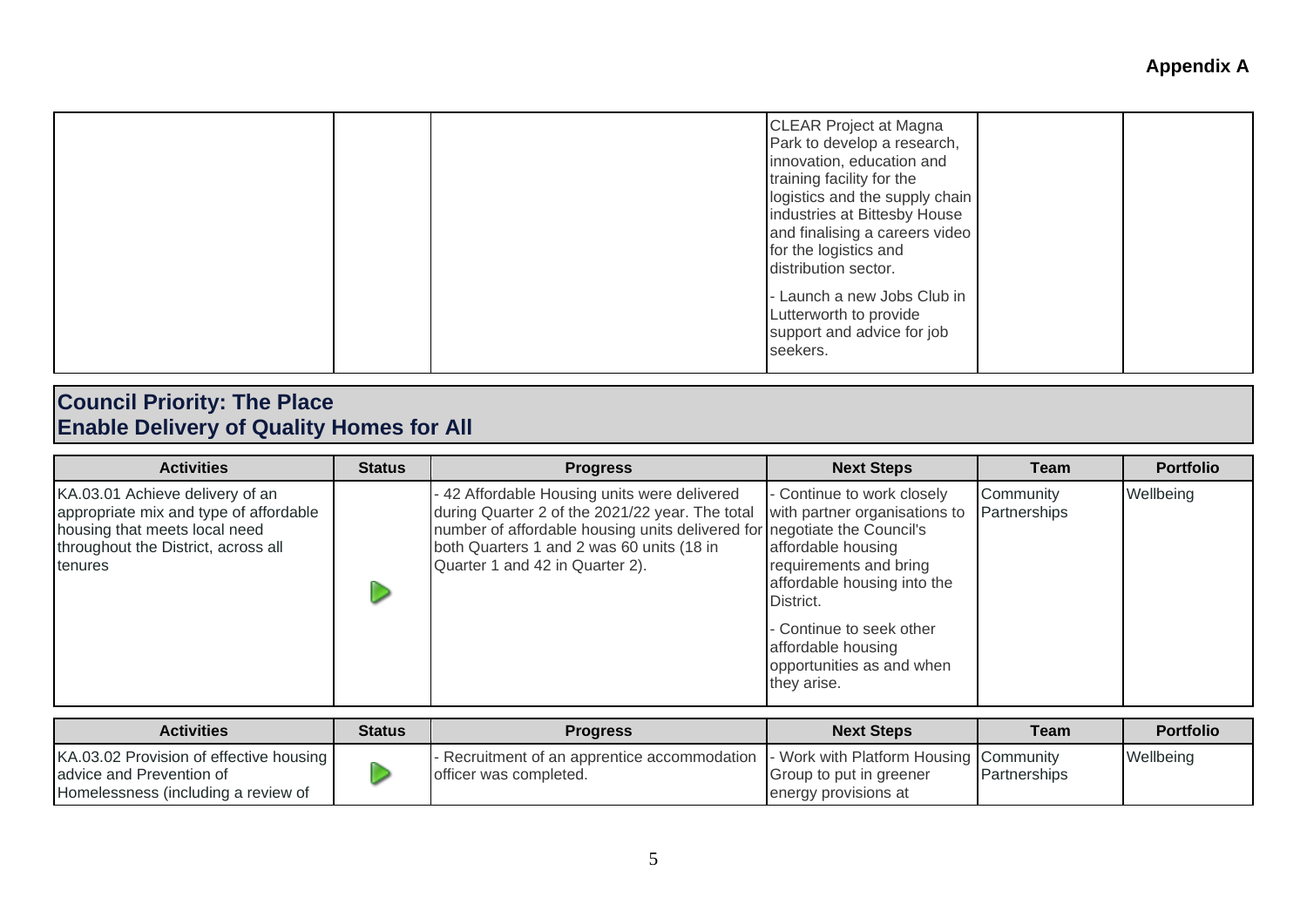| accommodation for the homeless). | - The Homeless Prevention Fund was used to<br>assist three households to move.                                                                                                                     | Plowman's yard (temporary<br>accommodation).                                                                                                                                                                                                               |  |
|----------------------------------|----------------------------------------------------------------------------------------------------------------------------------------------------------------------------------------------------|------------------------------------------------------------------------------------------------------------------------------------------------------------------------------------------------------------------------------------------------------------|--|
|                                  | Continued to run the Community project<br>meeting to promote joint working.<br>- Funding granted for the Rough Sleeper<br>Initiative which funds help for rough sleepers<br>across Leicestershire. | - 51 Eden Court (temporary<br>accommodation)<br>refurbishment was<br>undertaken including: new<br>carpets, painting and new<br>boiler to make it fit for<br>purpose.<br><b>Review Temporary</b><br>Accommodation charges to<br>ensure income maximisation. |  |
|                                  |                                                                                                                                                                                                    |                                                                                                                                                                                                                                                            |  |

| <b>Activities</b>                                               | <b>Status</b> | <b>Progress</b>                                                                                                                                                            | <b>Next Steps</b> | Team                                 | <b>Portfolio</b> |
|-----------------------------------------------------------------|---------------|----------------------------------------------------------------------------------------------------------------------------------------------------------------------------|-------------------|--------------------------------------|------------------|
| KA.03.03 To bring long-term empty<br>properties back in to use. |               | Empty property inspections took place during  - Ongoing work to address<br>Quarter 2, but at a reduced level, compared to worst cases and continue<br>pre-pandemic levels. | inspections.      | <b>Regulatory Services Wellbeing</b> |                  |

## **Council Priority: The Place Improving the Environment**

| <b>Activities</b>                                          | <b>Status</b> | <b>Progress</b>                                                                                                                                                                                                                                                                                     | <b>Next Steps</b>                                                                                                                    | Team                                  | <b>Portfolio</b> |
|------------------------------------------------------------|---------------|-----------------------------------------------------------------------------------------------------------------------------------------------------------------------------------------------------------------------------------------------------------------------------------------------------|--------------------------------------------------------------------------------------------------------------------------------------|---------------------------------------|------------------|
| KA.04.01 Provide effective local air<br>quality management |               | - The Annual status report has been approved<br>by Cabinet and submitted to DEFRA.                                                                                                                                                                                                                  | - Continue to monitor Air<br>Quality in the District.                                                                                | <b>Regulatory Services Regulatory</b> |                  |
|                                                            |               | - A bid for funding to DEFRA was made for<br>additional air quality monitoring and to<br>undertake a study on the impact of solid fuel<br>burners and particulate matter in rural areas of<br>the District. It is anticipated that notification of<br>whether or not the bid was successful will be | - Continue to explore<br>possible methods of funding<br>for junction improvements in<br>the Kibworth Air Quality<br>Management Area. |                                       |                  |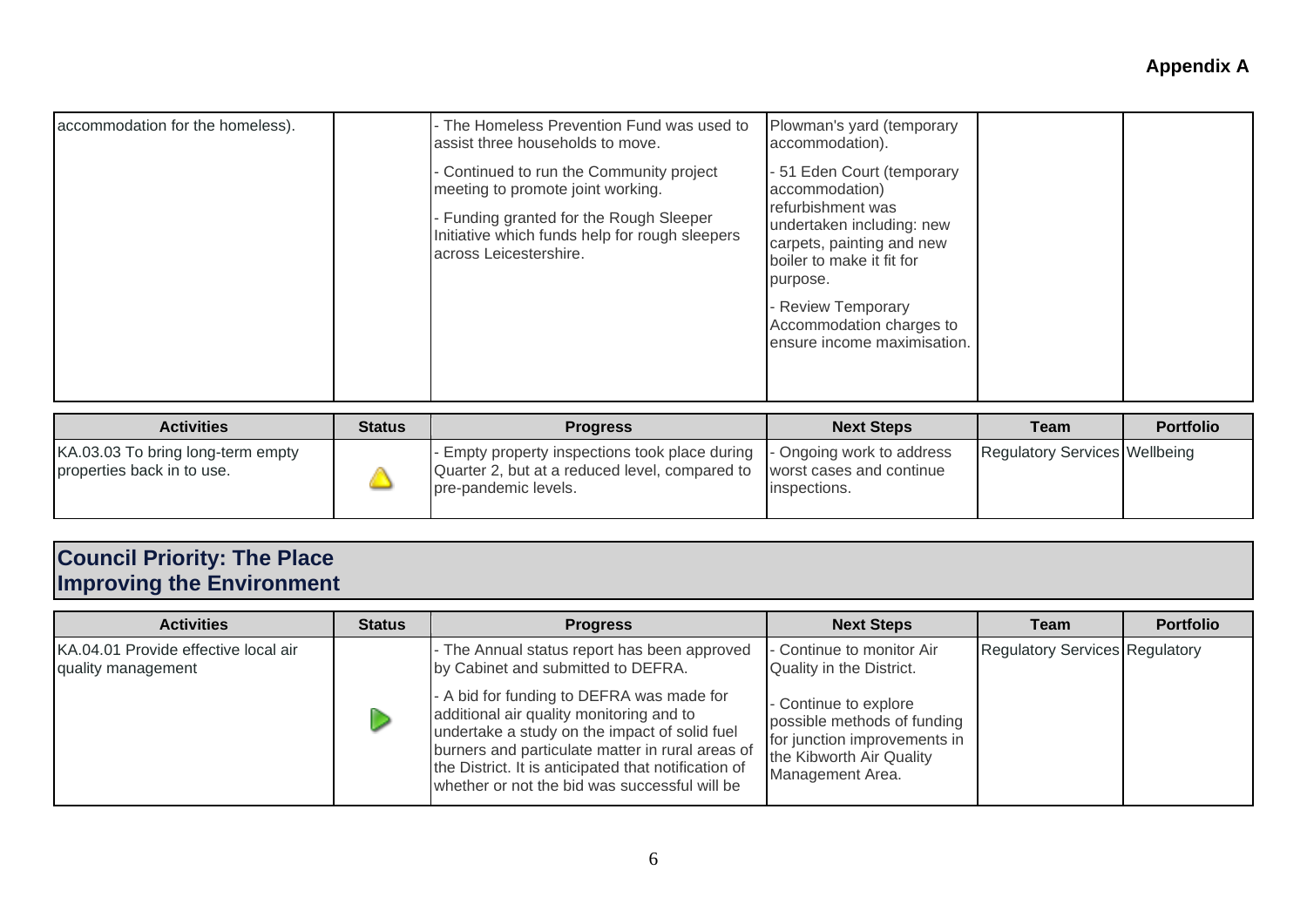|  | Year.<br><b>New</b><br>. ANIAN<br>ነ †ከ <del>c</del> |  |  |  |
|--|-----------------------------------------------------|--|--|--|
|--|-----------------------------------------------------|--|--|--|

| <b>Activities</b>                                                 | <b>Status</b> | <b>Progress</b>                                                                                                                                                                                                                                                                                | <b>Next Steps</b>                                          | Team      | <b>Portfolio</b> |
|-------------------------------------------------------------------|---------------|------------------------------------------------------------------------------------------------------------------------------------------------------------------------------------------------------------------------------------------------------------------------------------------------|------------------------------------------------------------|-----------|------------------|
| KA.04.02 Review parish, community<br>and voluntary sector support |               | - A New Section 106 process was implemented   Continued liaison with<br>during Quarter 2 of the 2021/22 year.<br>- A meeting was held in September 2021<br>meeting to allocate Section 106 funds.<br>- Liaison with communities that have S106<br>funds to spend continued during the quarter. | communities that have S106 Partnerships<br>funds to spend. | Community | Wellbeing        |

| <b>Activities</b>                                                               | <b>Status</b> | <b>Progress</b>                                                                                                                                                                              | <b>Next Steps</b>                                                                                                    | Team                                             | <b>Portfolio</b> |
|---------------------------------------------------------------------------------|---------------|----------------------------------------------------------------------------------------------------------------------------------------------------------------------------------------------|----------------------------------------------------------------------------------------------------------------------|--------------------------------------------------|------------------|
| KA.04.03 To promote a clean<br>environment through campaigns and<br>enforcement |               | Dog Fouling campaign launched (including via  - Further campaigns to be<br>local radio). This is going well, with increased<br>patrols in hot-spot areas and stencilling on the<br>footpath. | decided by the Enforcement<br>Team. This will include a<br>littering in laybys campaign<br>and working with town and | Environmental<br>Services and Health<br>& Safety | Regulatory       |
|                                                                                 |               | Several enforcement actions were taken for<br>fly-tipping and littering. In addition, fixed penalty<br>notices were issued for instances of littering<br>from vehicles.                      | parish councils.                                                                                                     |                                                  |                  |
|                                                                                 |               | Social Media posts were issued daily and this<br>continues to highlight areas where fly-tipping<br>has occurred.                                                                             |                                                                                                                      |                                                  |                  |
|                                                                                 |               | - New signage was installed to ask for help<br>from anyone who may have been passing by<br>witnessed instances of fly-tipping.                                                               |                                                                                                                      |                                                  |                  |
|                                                                                 |               | Contact with parish councils and residents<br>listening to areas of concern and then patrolling<br>these.                                                                                    |                                                                                                                      |                                                  |                  |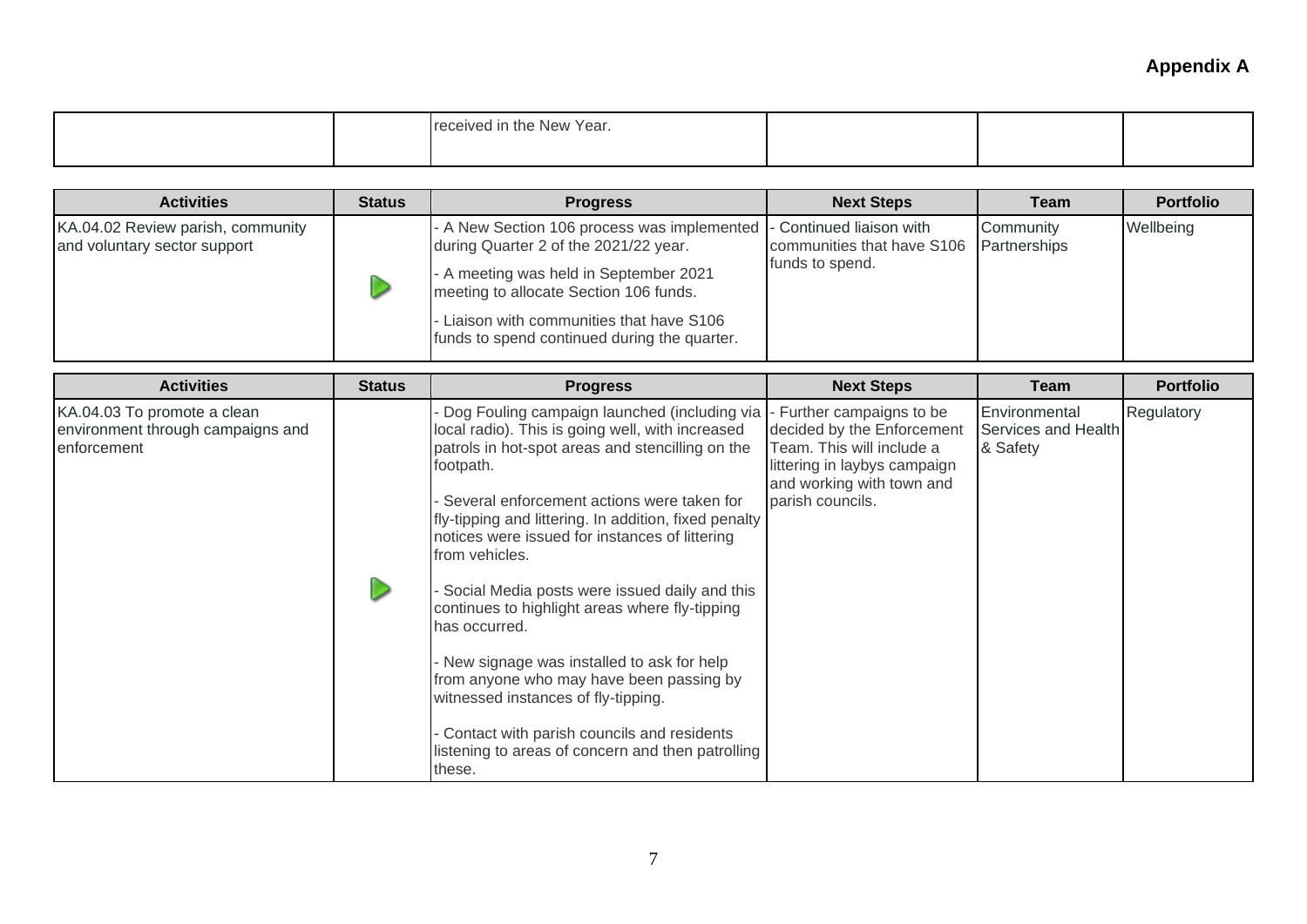| <b>Activities</b>                                                             | <b>Status</b> | <b>Progress</b>                                                                                           | <b>Next Steps</b> | Team                                                     | <b>Portfolio</b> |
|-------------------------------------------------------------------------------|---------------|-----------------------------------------------------------------------------------------------------------|-------------------|----------------------------------------------------------|------------------|
| KA.04.04 Prepare for re-procurement<br>of the Environmental Services Contract |               | This Key Activity is hold until 2023, as the<br>Council has extended its contract with FCC<br>until 2025. | TBC.              | <b>IEnvironmental</b><br>Services and Health<br>& Safety | Regulatory       |

| <b>Activities</b>                                                                             | <b>Status</b> | <b>Progress</b>                                                                                                                                                                                                                                                                                                                                                                                                                                                                                                                                                                                                                                                                                                                  | <b>Next Steps</b>                                                                                                                                                                                                                                                                         | Team                                  | <b>Portfolio</b> |
|-----------------------------------------------------------------------------------------------|---------------|----------------------------------------------------------------------------------------------------------------------------------------------------------------------------------------------------------------------------------------------------------------------------------------------------------------------------------------------------------------------------------------------------------------------------------------------------------------------------------------------------------------------------------------------------------------------------------------------------------------------------------------------------------------------------------------------------------------------------------|-------------------------------------------------------------------------------------------------------------------------------------------------------------------------------------------------------------------------------------------------------------------------------------------|---------------------------------------|------------------|
| KA.04.05 To Ensure all Council<br>Activities work towards the being<br>Carbon Neutral by 2030 |               | An update of the Climate Emergency Action<br>plan will be considered by Council in December<br>2021 following the evaluation of consultation<br>responses.<br>- Work is progressing on the installation of an<br>additional 10 electric vehicle charging points in<br>Market Harborough public car parks.<br>- The Local Authority Delivery Scheme (Phase<br>2) funding has been received in part. Platform<br>Housing Group is working with Officers of the<br>Council to deliver energy efficiency<br>improvements on around 70 homes.<br>- The Council is to participate in a county-wide<br>project to support residents to install<br>photovoltaic panels on domestic properties<br>through a collective purchasing scheme. | - The Council is considering<br>potential for BEIS (Business,<br>Energy and Industrial<br>Strategy) funding to improve<br>energy efficiency of Council<br>buildings.<br>Installation of 10 charging<br>points (due summer 2022).<br>Domestic energy retrofit<br>(commencing summer 2022). | <b>Regulatory Services Regulatory</b> |                  |

#### **Council Priority: The People Promote Health and Wellbeing**

| <b>Activities</b>                                                                                                                                                             | <b>Status</b> | <b>Progress</b>                                                                                                                                                                                                                                              | <b>Next Steps</b>                                                                                                          | Team         | <b>Portfolio</b> |
|-------------------------------------------------------------------------------------------------------------------------------------------------------------------------------|---------------|--------------------------------------------------------------------------------------------------------------------------------------------------------------------------------------------------------------------------------------------------------------|----------------------------------------------------------------------------------------------------------------------------|--------------|------------------|
| KA.05.01 Deliver and Commission a<br>range of health and wellbeing activities<br>and work with partners to develop long-<br>term sustainable health and wellbeing<br>outcomes |               | - Community class and leisure-based provision<br>recommenced throughout the summer of 2021,<br>and we have been able to offer this to an<br>increased number of participants as restrictions condition specific<br>have lifted. We are currently offering 10 | - Better understand how the Community<br>covid rehabilitation<br>programme (and other similar<br>programmes) are delivered | Partnerships | Wellbeing        |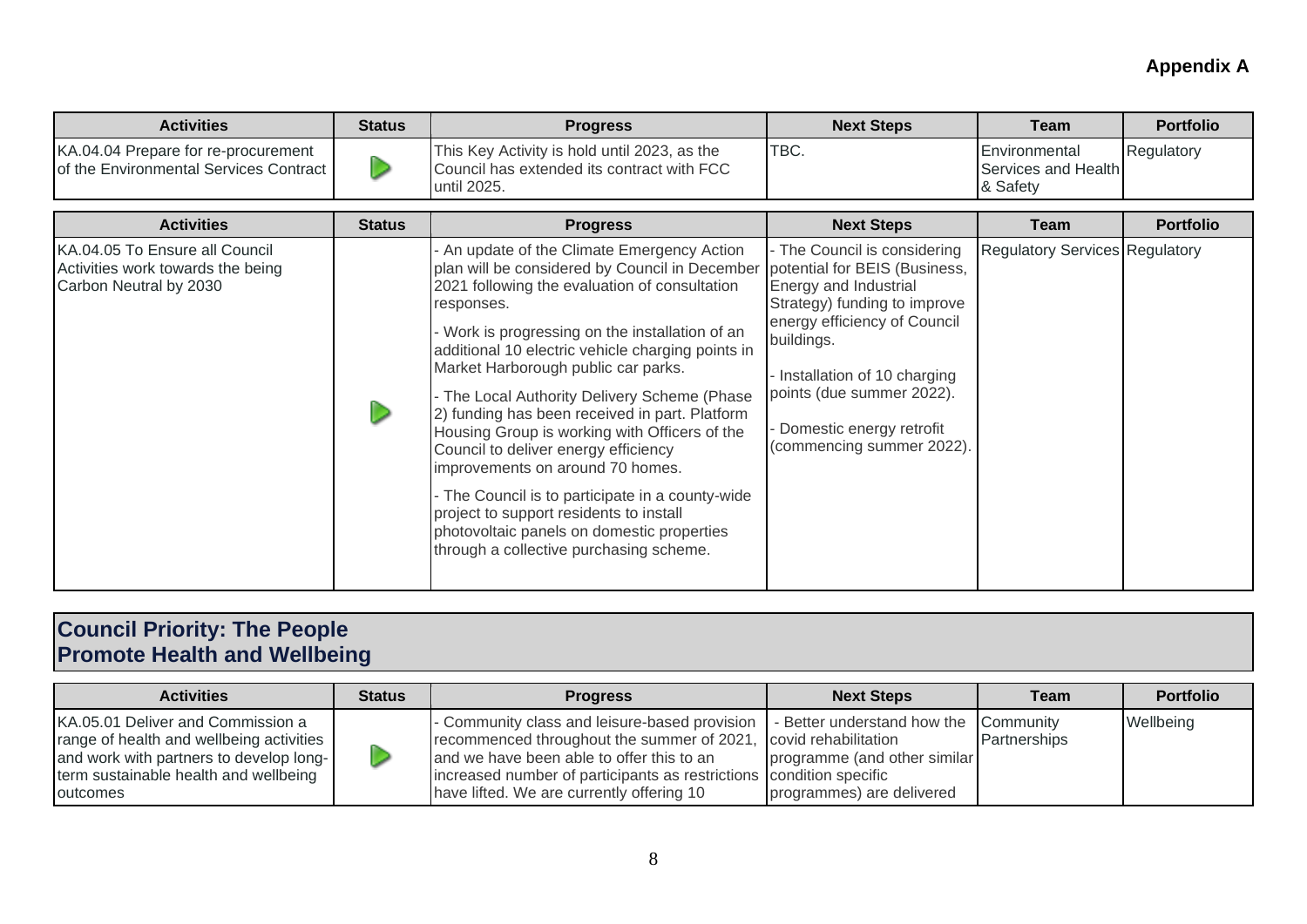| community-based sessions, predominantly in<br>Market Harborough and Kibworth due to<br>demand and capacity, and are currently<br>building capacity in Lutterworth. Our referral<br>base has improved notably in the east side of<br>the District due to effective links with referral<br>agencies.<br>- We have worked with the newly-formed<br>Broughton Astley Volunteer Group to re-<br>establish our two kurling groups, with the<br>potential of a third group by the end of March<br>2022. We are also supporting a boccia group in<br>Broughton Astley. We supported the volunteer<br>group in the setting up and establishment of a<br>coffee morning, bringing in the local social<br>prescribers and mini health network for the<br>village.<br>- As the District has opened up to more face-to-<br>face engagement, members of the team have<br>visited a number of face-to-face events,<br>including the Big Information Day in Lutterworth we can make this more user<br>for older people, careers events at Welland<br>Park Academy, Thomas Estley and Lutterworth<br>College, and a Health event at Robert Smyth<br>School. Other opportunities have arisen<br>through links with the Rural Community Council<br>and we have attended coffee mornings in<br>Broughton Astley, Great Glen and Scraptoft,<br>with more planed for the next six months. | within a clinical based setting,<br>to help better replicate this for<br>our own community<br>provision.<br>- Work with neighbouring<br>districts and the Rivers and<br>Canal Trust to develop a<br>'Blue social prescribing'<br>project which will link into<br>level 3 and 2 interventions.<br>Work on our Active<br>Together narrative with our<br>link officer and have an<br>action plan to develop the<br>branding and signposting<br>opportunities in the District<br>for the next six months,<br>including updating our sports<br>club and physical activity<br>session directory to see how<br>friendly and time effective. |  |
|---------------------------------------------------------------------------------------------------------------------------------------------------------------------------------------------------------------------------------------------------------------------------------------------------------------------------------------------------------------------------------------------------------------------------------------------------------------------------------------------------------------------------------------------------------------------------------------------------------------------------------------------------------------------------------------------------------------------------------------------------------------------------------------------------------------------------------------------------------------------------------------------------------------------------------------------------------------------------------------------------------------------------------------------------------------------------------------------------------------------------------------------------------------------------------------------------------------------------------------------------------------------------------------------------------------------------------------------------------------------|--------------------------------------------------------------------------------------------------------------------------------------------------------------------------------------------------------------------------------------------------------------------------------------------------------------------------------------------------------------------------------------------------------------------------------------------------------------------------------------------------------------------------------------------------------------------------------------------------------------------------------------|--|
| - Weight management is the highest referred<br>condition onto our exercise referral scheme,<br>which we manage on a bespoke basis. We<br>have a representative sitting on the healthy<br>weight strategy group at Leicestershire County<br>Council (LCC). We have improved our strategy<br>links with the Food plan and climate change                                                                                                                                                                                                                                                                                                                                                                                                                                                                                                                                                                                                                                                                                                                                                                                                                                                                                                                                                                                                                              |                                                                                                                                                                                                                                                                                                                                                                                                                                                                                                                                                                                                                                      |  |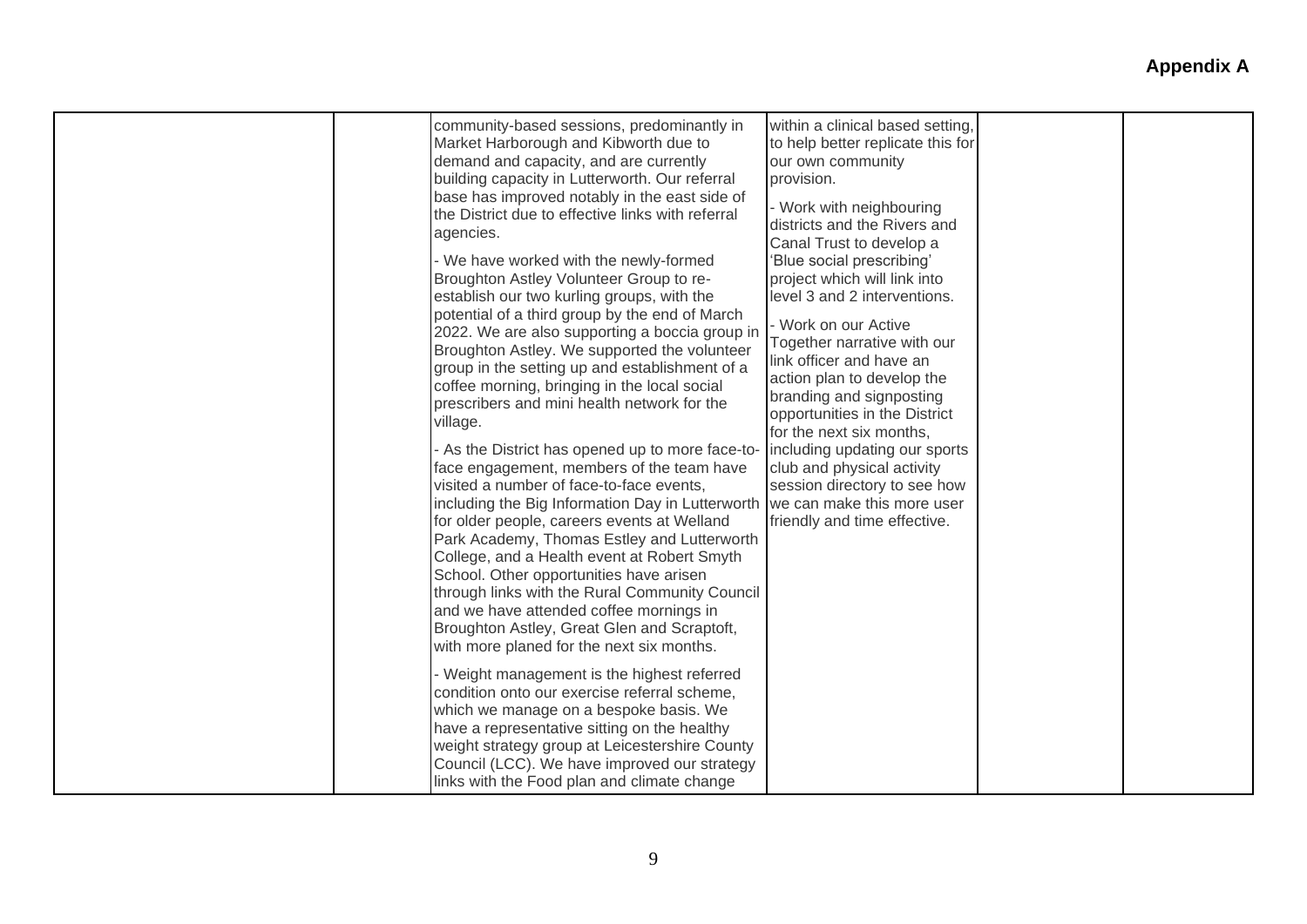|                                                                                                                   |               | links at LCC.                                                                                                                                                                                                                                                                                                                                                                                                                                                                                                                                                                                                                                                                                                                                                                                                                                                                                                                                                                                                  |                                                                                                                                                                                                                                                                                                                                                             |                           |                  |
|-------------------------------------------------------------------------------------------------------------------|---------------|----------------------------------------------------------------------------------------------------------------------------------------------------------------------------------------------------------------------------------------------------------------------------------------------------------------------------------------------------------------------------------------------------------------------------------------------------------------------------------------------------------------------------------------------------------------------------------------------------------------------------------------------------------------------------------------------------------------------------------------------------------------------------------------------------------------------------------------------------------------------------------------------------------------------------------------------------------------------------------------------------------------|-------------------------------------------------------------------------------------------------------------------------------------------------------------------------------------------------------------------------------------------------------------------------------------------------------------------------------------------------------------|---------------------------|------------------|
| <b>Activities</b>                                                                                                 | <b>Status</b> | <b>Progress</b>                                                                                                                                                                                                                                                                                                                                                                                                                                                                                                                                                                                                                                                                                                                                                                                                                                                                                                                                                                                                | <b>Next Steps</b>                                                                                                                                                                                                                                                                                                                                           | <b>Team</b>               | <b>Portfolio</b> |
| KA.05.02 In response to the<br>coronavirus to consider the leisure offer<br>in Market Harborough and Lutterworth. |               | During Quarter 2, Leisure Centres continued<br>to return to a more normal routine, at both of<br>our sites, and cafes reopened within them.<br>Swimming lesson membership is currently at<br>2516, which is a sharp rise again month on<br>month.<br>Harborough lesson numbers exceeded the<br>March 2021 target of 1303 (currently at 1,579).<br>- Lutterworth lessons exceeded the March 2021<br>target of 836 (currently at 937).<br>Gym membership was at 2,952 across the<br>contract at the end of September 2021.<br>Harborough has exceeded the pre-pandemic<br>target of 1,612 (currently at 1,633). Lutterworth<br>is close to reaching the pre-pandemic target of<br>(currently at 1,360).<br>Cancer Pre-habilitation, GP referral and<br>Cardiac referrals are all back and running in the<br>contract successfully again.<br>- We are continuing with our work to develop a<br>Community Wellbeing Hub across both sites<br>and the wellbeing gardens project which is<br>gathering momentum now. | Continue to work on the<br>Commissioning Plan and<br>ensure that we deliver on the<br>targets set out within it.<br>- Link our wider work with the<br>ongoing Health and<br>Wellbeing Strategy.<br>Continue to engage with our<br>leisure providers to ensure a<br>well-rounded Health,<br>Wellbeing and Physical<br>Activity offer within the<br>District. | Community<br>Partnerships | Finance          |

| <b>Activities</b>                                                                                                                                 | <b>Status</b> | <b>Progress</b>                                                                                                                     | <b>Next Steps</b>                                                                 | <b>Team</b>                           | <b>Portfolio</b> |
|---------------------------------------------------------------------------------------------------------------------------------------------------|---------------|-------------------------------------------------------------------------------------------------------------------------------------|-----------------------------------------------------------------------------------|---------------------------------------|------------------|
| KA.05.03 Provide domestic energy<br>efficiency advice and measures<br>through Harborough Warm Homes and<br>encourage households to participate in |               | - Collective switching took place in a tricky<br>market for energy. iChoosr is not<br>recommending that registrants switch (his has | - Hold another auction for<br>lichoosr in October 2021.<br>Harborough Energy will | <b>Regulatory Services Regulatory</b> |                  |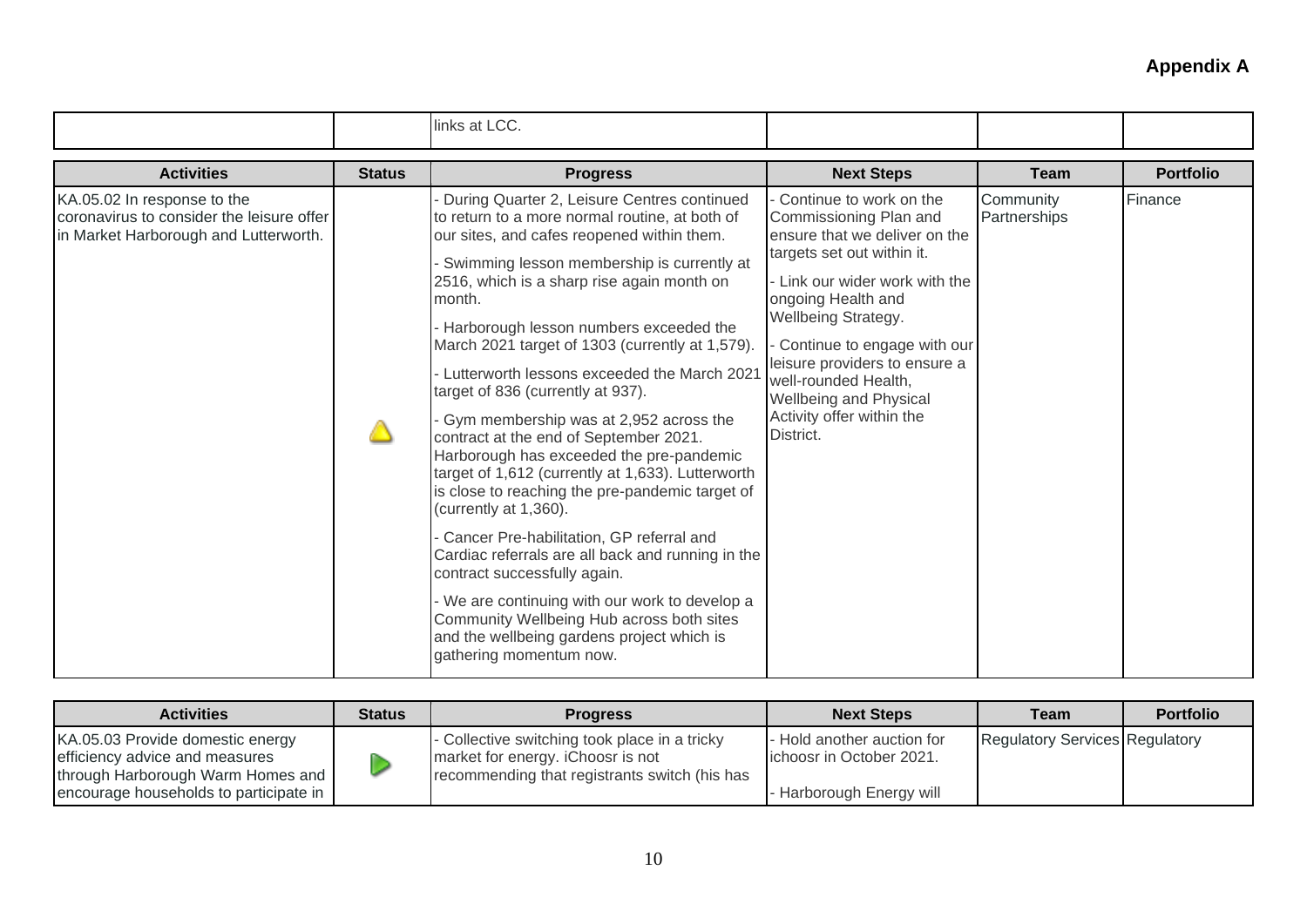| the Council's Collective Switching<br>initiative | never happened before).<br>- ECO3 measures are being installed and<br>interest is increasing. The LAD scheme is<br>delivering on homes belonging to Platform | continue with ECO3.<br>- The LAD scheme will<br>deliver energy efficiency for |  |
|--------------------------------------------------|--------------------------------------------------------------------------------------------------------------------------------------------------------------|-------------------------------------------------------------------------------|--|
|                                                  | Housing Group, with over 50 domestic retrofits<br>due to start in October 2021.                                                                              | over 70 properties (mainly<br>Platform Housing Group).                        |  |

| <b>Activities</b>                              | <b>Status</b> | <b>Progress</b>                                                                                                                                                                                                                                                        | <b>Next Steps</b>                                                                       | Team                      | <b>Portfolio</b> |
|------------------------------------------------|---------------|------------------------------------------------------------------------------------------------------------------------------------------------------------------------------------------------------------------------------------------------------------------------|-----------------------------------------------------------------------------------------|---------------------------|------------------|
| KA.05.04 Develop a Young Peoples'<br>Strategy. |               | - A Young Persons Officer was recruited<br>and started in post. The Officer is starting to<br>liaise with internal staff and external partners.<br>- The Young Persons Officer is working with the<br>Communications team on contributing to<br>a survey of residents. | - Continue to liaise with staff<br>on partners to develop a<br>Young Peoples' Strategy. | Community<br>Partnerships | Wellbeing        |

#### **Council Priority: The People Support Vulnerable People of All Ages**

| <b>Activities</b>                                                                                                                                                       | <b>Status</b> | <b>Progress</b>                                                                                                                                                                                                                                                                                                                                                                                    | <b>Next Steps</b>                                                                                                                                                                               | Team                      | <b>Portfolio</b> |
|-------------------------------------------------------------------------------------------------------------------------------------------------------------------------|---------------|----------------------------------------------------------------------------------------------------------------------------------------------------------------------------------------------------------------------------------------------------------------------------------------------------------------------------------------------------------------------------------------------------|-------------------------------------------------------------------------------------------------------------------------------------------------------------------------------------------------|---------------------------|------------------|
| KA.06.01 Review the role of the<br>voluntary and community sector (VCS)<br>in providing support to vulnerable<br>groups, particularly post the<br>coronavirus pandemic. |               | - Voluntary Action Leicestershire was<br>commissioned to carry out a voluntary sector<br>needs assessment and recommend options on<br>how the Council supports the sector post<br>pandemic. Interviews have been carried out<br>with key Council services and current grant<br>funded organisations. Communities Scrutiny<br>Panel was updated in September on the project<br>aims and objectives. | - Voluntary Action<br>Leicestershire to carryout<br>mapping work on the health<br>of the VCS in Harborough<br>(what is happening, what is<br>currently being funded and<br>where are the gaps). | Community<br>Partnerships | Wellbeing        |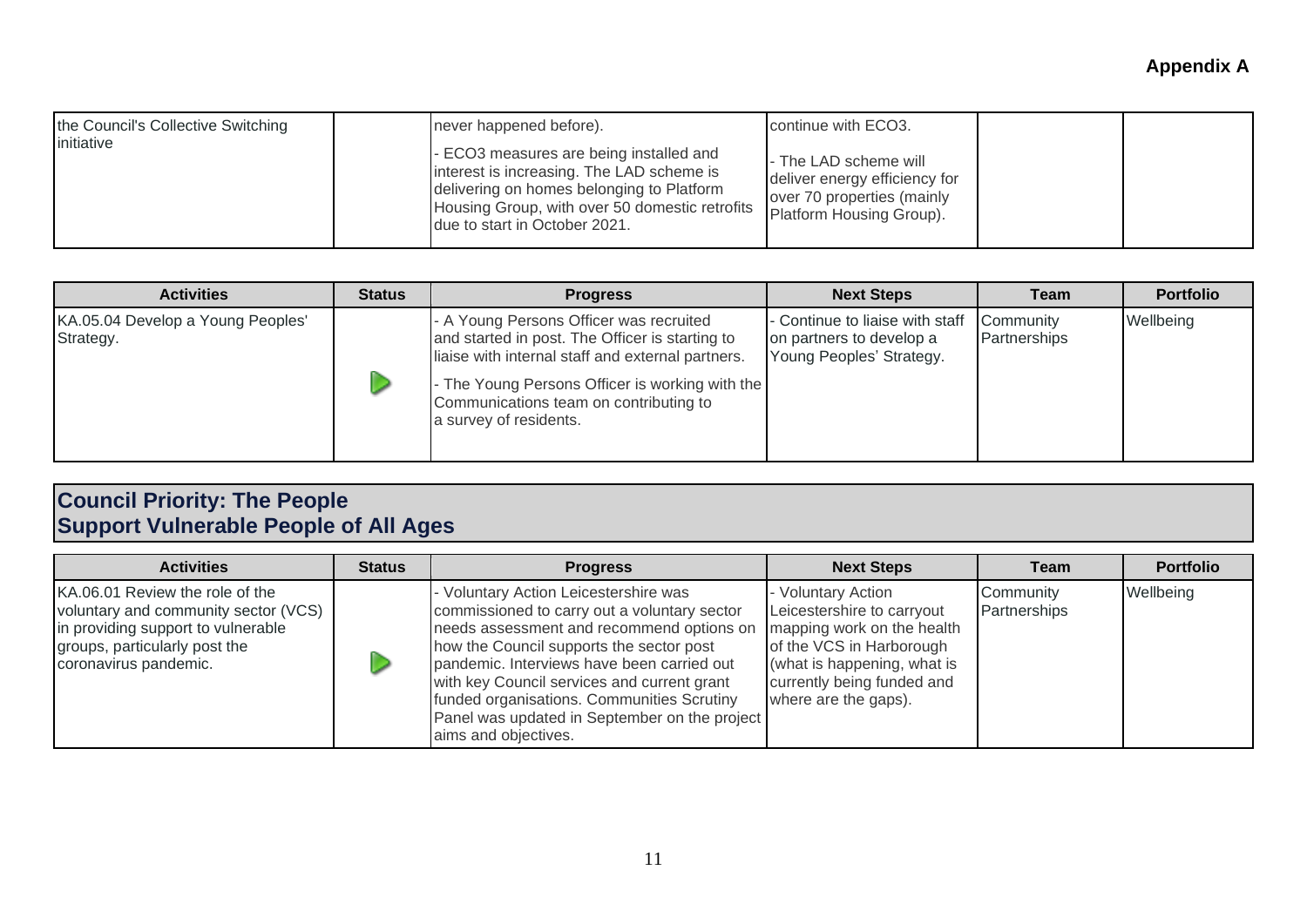| <b>Activities</b>                                                   | <b>Status</b> | <b>Progress</b>                                                                                                                                                                                                                                                                                                   | <b>Next Steps</b>                                                                                                                                                                                                                                                                                                                                                                                                                                                                                                                                                                                                                                                                             | Team                                    | <b>Portfolio</b> |
|---------------------------------------------------------------------|---------------|-------------------------------------------------------------------------------------------------------------------------------------------------------------------------------------------------------------------------------------------------------------------------------------------------------------------|-----------------------------------------------------------------------------------------------------------------------------------------------------------------------------------------------------------------------------------------------------------------------------------------------------------------------------------------------------------------------------------------------------------------------------------------------------------------------------------------------------------------------------------------------------------------------------------------------------------------------------------------------------------------------------------------------|-----------------------------------------|------------------|
| KA.06.02 Continue to develop the<br>Lightbulb offer for households. |               | The quarter 2 data from Lightbulb is not<br>currently available however there are a number<br>of ongoing work streams to develop the<br>Lightbulb offer further including a dementia<br>project and the Safespaces (hoarding) project<br>is now live and receiving referrals to offer the<br>multi-agency support | Continue to promote the<br>Lightbulb services internally<br>for referrals.                                                                                                                                                                                                                                                                                                                                                                                                                                                                                                                                                                                                                    | <b>Regulatory Services Regulatory</b>   |                  |
| <b>Activities</b>                                                   | <b>Status</b> | <b>Progress</b>                                                                                                                                                                                                                                                                                                   | <b>Next Steps</b>                                                                                                                                                                                                                                                                                                                                                                                                                                                                                                                                                                                                                                                                             | <b>Team</b>                             | <b>Portfolio</b> |
| KA.06.03 Provision of a 24-hour<br><b>Lifeline Service</b>          |               | Coronavirus-related mortality and staff<br>sickness have had a detrimental impact on<br>customer numbers and operations but the<br>service has been maintained and progress has<br>been slowed rather than halted.                                                                                                | Continue marketing of<br>service.<br>- The Control Centre has<br>relocated to The Symington<br>Building: this will save at<br>least £11,000 per annum in<br>rent, will improve integration<br>of the Control Centre with<br>other Council services and<br>will also offer increased<br>security to the Council HQ.<br>Work on this is progressing<br>reasonably well, although<br>there have been delays due<br>to the Coronavirus outbreak.<br>Digitalisation project work is<br>now complete (postponement<br>due to delays in ICT<br>infrastructure work); again,<br>there were delays due to the<br>Coronavirus outbreak.<br>Both of the above projects<br>will help to secure the future | Commissioning and Wellbeing<br>Lifeline |                  |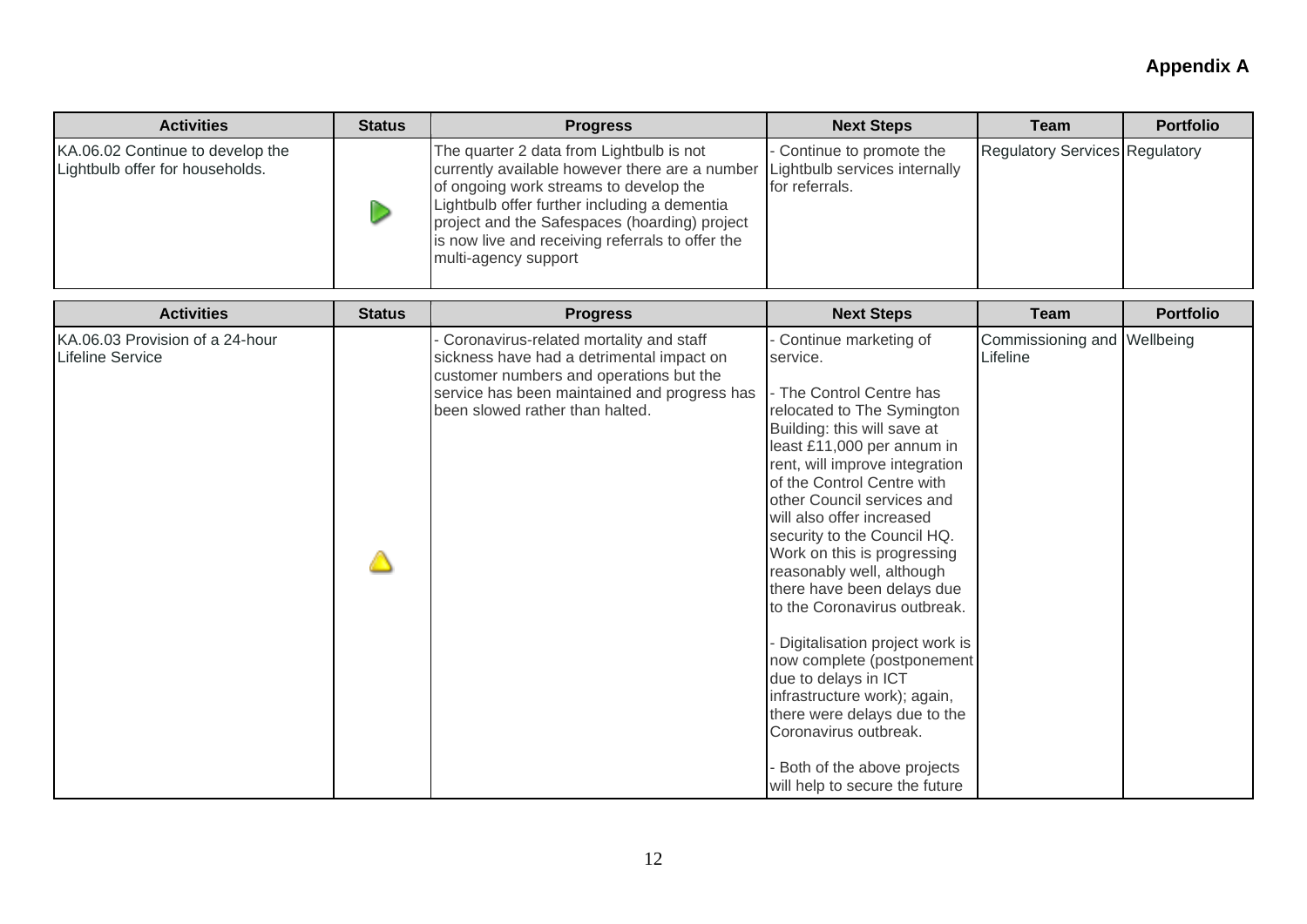|                                                                                                          |               |                                                                                                                                                                                                                                                                                                                                                                                                                                                                                                                                                                                                                                                                                                                                                                                                                                                                                                                                                                                                                                                                                                                                                                                                                                                                                                                                                                             | of the service on an efficient<br>and sustainable basis.                                                                                                                                                                      |                                     |                  |
|----------------------------------------------------------------------------------------------------------|---------------|-----------------------------------------------------------------------------------------------------------------------------------------------------------------------------------------------------------------------------------------------------------------------------------------------------------------------------------------------------------------------------------------------------------------------------------------------------------------------------------------------------------------------------------------------------------------------------------------------------------------------------------------------------------------------------------------------------------------------------------------------------------------------------------------------------------------------------------------------------------------------------------------------------------------------------------------------------------------------------------------------------------------------------------------------------------------------------------------------------------------------------------------------------------------------------------------------------------------------------------------------------------------------------------------------------------------------------------------------------------------------------|-------------------------------------------------------------------------------------------------------------------------------------------------------------------------------------------------------------------------------|-------------------------------------|------------------|
| <b>Activities</b>                                                                                        | <b>Status</b> | <b>Progress</b>                                                                                                                                                                                                                                                                                                                                                                                                                                                                                                                                                                                                                                                                                                                                                                                                                                                                                                                                                                                                                                                                                                                                                                                                                                                                                                                                                             | <b>Next Steps</b>                                                                                                                                                                                                             | <b>Team</b>                         | <b>Portfolio</b> |
| KA.06.04 Delivery of the agreed<br>objectives and recommendations of the<br><b>Armed Forces Covenant</b> |               | - The Armed Forces Bill completed committee<br>stage in the House of Lords on 8 November<br>2021. Royal Ascent is expected by 16<br>December 2021, before the Xmas recess.<br>- The MOD team anticipate a six-month<br>implementation phase for bodies in scope,<br>enforcement to commence 'summer' 2022.<br>- The Council's Armed Forces Officer (AFO)<br>continues to work with the Local Government<br>Association Armed Forces Officer Network. The<br>most recent meeting took place on 10<br>November 2021.<br>- AFO attended the Ministry of Defence (MoD)<br>summer consultation events feeding back on<br>the first draft of the Sustainable Development<br>Goals (SDG). The final series of consultation<br>opportunities will take place at the end of<br>November 2021. The AFO will attend the 7<br><b>Brigade East Covenant Legislation Focus</b><br>Group on 25 November 2021.<br>- The second draft of SDG was received on 9<br>November 2021 and is under review. It contains<br>one of the Council's case studies submitted for<br>possible inclusion. The MoD hopes to share the<br>final SDG in the new year.<br>- LLR collaborative group has been established.<br>The first meeting was held on 23 August 2021<br>and meets monthly to drive consistency and<br>efficiencies. Following each meeting a<br>summary report is provided to the Council. | Detailed review of second<br>draft SDG.<br>- Attend and feedback to final<br>MoD consultation events.<br>Formal project management<br>to continue, including<br>ongoing LLR engagement.<br>Review Communications<br>Strategy. | Legal and<br>Democratic<br>Services | Corporate        |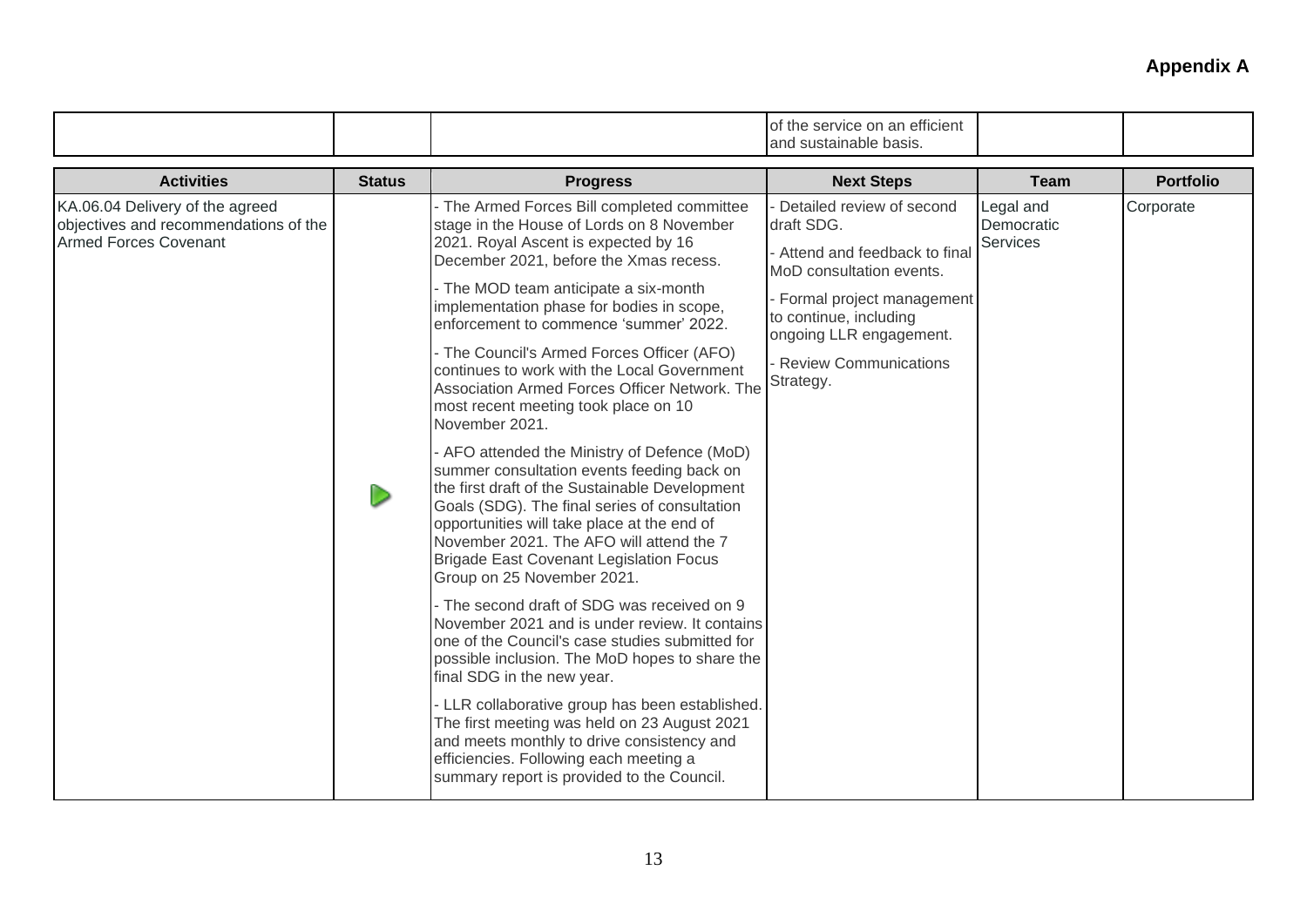| Leader, Portfolio Holder and AFC as the Bill<br>progresses. Updates have also been included<br>in the Councillor monthly newsletter. |  | Updates continue to be provided to the |  |  |  |
|--------------------------------------------------------------------------------------------------------------------------------------|--|----------------------------------------|--|--|--|
|--------------------------------------------------------------------------------------------------------------------------------------|--|----------------------------------------|--|--|--|

| <b>Activities</b>                                                           | <b>Status</b> | <b>Progress</b>                                                                                                                                                                                                                                                                                                                                                                                                                                                                                                                                                                                                                                                                                                                                                                                                                                                                                                                                                                                                                                                                                                                                                                                                                                                                                                                                                                                        | <b>Next Steps</b>                                                                                                                                                                                                                                                                                                                                                                                                                                                                                                                                                                                                                                                                                                                                                                                                | <b>Team</b>               | <b>Portfolio</b> |
|-----------------------------------------------------------------------------|---------------|--------------------------------------------------------------------------------------------------------------------------------------------------------------------------------------------------------------------------------------------------------------------------------------------------------------------------------------------------------------------------------------------------------------------------------------------------------------------------------------------------------------------------------------------------------------------------------------------------------------------------------------------------------------------------------------------------------------------------------------------------------------------------------------------------------------------------------------------------------------------------------------------------------------------------------------------------------------------------------------------------------------------------------------------------------------------------------------------------------------------------------------------------------------------------------------------------------------------------------------------------------------------------------------------------------------------------------------------------------------------------------------------------------|------------------------------------------------------------------------------------------------------------------------------------------------------------------------------------------------------------------------------------------------------------------------------------------------------------------------------------------------------------------------------------------------------------------------------------------------------------------------------------------------------------------------------------------------------------------------------------------------------------------------------------------------------------------------------------------------------------------------------------------------------------------------------------------------------------------|---------------------------|------------------|
| KA.06.05 Housing of homeless<br>applicants who the Council has a duty<br>to |               | - This Key Activity is concerned with the<br>number of homelessness cases who have<br>secured accommodation for at least six months<br>during the Quarter.<br>'Securing accommodation" can mean that they<br>have secured the home that they were<br>threatened with homelessness from. For<br>example, two cases were able to remain in their<br>home. This can be due to a number of<br>measures put in place by the housing team,<br>including helping to reduce rent arrears, set up<br>a payment plan or negotiating with the landlord<br>or family member to enable the household to<br>remain in their home. Preventing homelessness<br>by enabling someone to remain in their home is<br>always the goal, but unfortunately it is not<br>always practical. For example, if a landlord is<br>selling their property then they can issue a "no<br>fault" eviction notice (section 21) which means<br>that the household does need to move out<br>before it is sold.<br>47 cases secured new accommodation during<br>the Quarter. The majority of these cases were<br>where a household gained new accommodation<br>in social housing by going through the Council's supported accommodation<br>housing register. However, we are able to help<br>individuals secure new accommodation in the<br>private sector with the Homeless Prevention<br>Fund grant which is a grant for things like rent- | Work with Leicestershire<br>District and Rutland councils<br>in a joint Rough Sleeping<br>Initiative programme. This<br>provides a pathway for<br>anyone sleeping rough or at<br>risk of sleeping rough to<br>secure appropriate<br>accommodation.<br>- It should help the Council to<br>reduce the number of<br>applicants who are unable to<br>secure housing through the<br>Council's usual methods. It<br>will assist those who the<br>Council has found to be<br>'intentionally homeless' as<br>these are sometimes<br>excluded from the housing<br>register, due to their previous<br>tenancy behaviour.<br>- The Rough Sleeping<br>Initiative provides intensive<br>support, outreach and some<br>options.<br>Harborough District Council,<br>in partnership with Hinckley &<br>Bosworth, Blaby and Oadby | Community<br>Partnerships | Wellbeing        |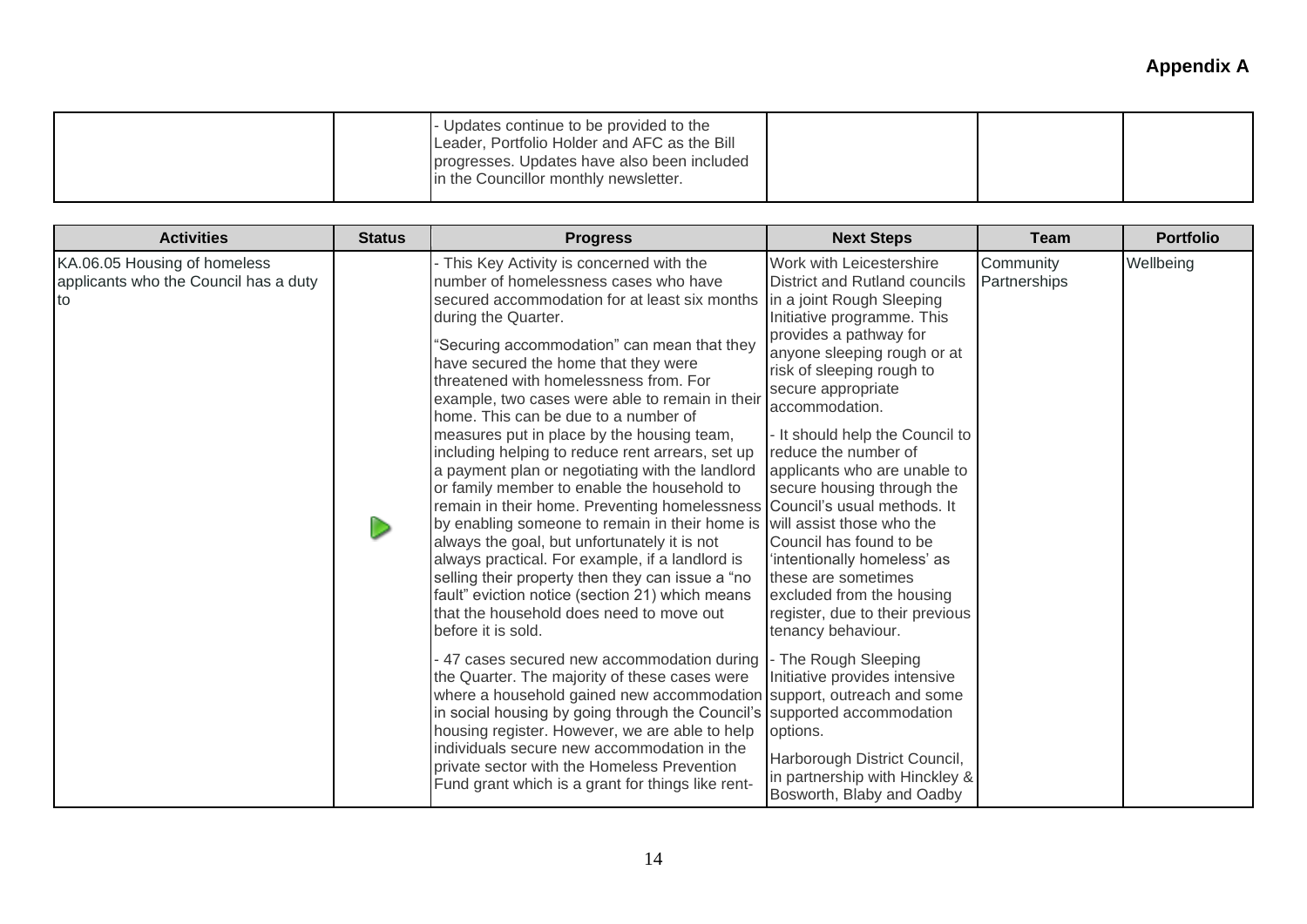|  | in-advance or a deposit.<br>- 11 of those who gained new accommodation<br>had not yet been made homeless. This means<br>that we were able to help them before they<br>were evicted or asked to leave their old home<br>(in the prevention stage). This causes the least<br>amount of disruption to the family and avoids<br>placing households in temporary<br>accommodation which is not nice for the<br>household and is very costly for the Council.<br>81% of applications closed during the<br>prevention stage were housed.<br>22 cases were closed because we made a "no<br>priority need" decision on their case. A no<br>priority need decision means that we have<br>found that this individual was not vulnerable;<br>priority need includes those who are pregnant,<br>have dependent children or have some physical<br>or mental health difficulties. We work with all<br>applicants, whether they are considered to be<br>priority need or not, for at least 56 days (in the<br>relief stage). We work with them to resolve their<br>homelessness issue. However, legislation<br>states that at the end of 56 days we must make<br>a decision on whether we consider them to be<br>in priority need or not. The goal is to help the<br>individual secure accommodation before the<br>end of 56 days but this is not always easy, in<br>particular we struggle to find enough one-bed<br>properties for the number of people who need<br>them. We are working with developers and<br>landlords to increase the number of affordable<br>one-bed properties in the District. After 56 days<br>we did not stop working with the 22 people we<br>found to not be in priority need, but our<br>statutory duty to secure accommodation ends.<br>31 cases closed at the relief stage were | & Wigston councils,<br>continues to hold Landlord<br>Forums and issue regular e-<br>newsletters to educate and<br>engage private sector<br>landlords across South<br>Leicestershire. The hope is<br>that this will increase<br>communication between the<br>councils and private landlords<br>and reduce unlawful evictions<br>or tenancy issues.<br>- The Council is looking into<br>options for an Empty Homes<br>Leasing scheme which could<br>reduce the number of long-<br>term empty homes in the<br>District by providing a<br>tenancy for homeless<br>households.<br>- Hold a partnership meeting<br>to discuss rough sleepers in<br>the local area and what local<br>support is available to them,<br>to include charities, district<br>councillors, churches and<br>other groups such as the<br>Jubilee food bank. |  |  |
|--|-------------------------------------------------------------------------------------------------------------------------------------------------------------------------------------------------------------------------------------------------------------------------------------------------------------------------------------------------------------------------------------------------------------------------------------------------------------------------------------------------------------------------------------------------------------------------------------------------------------------------------------------------------------------------------------------------------------------------------------------------------------------------------------------------------------------------------------------------------------------------------------------------------------------------------------------------------------------------------------------------------------------------------------------------------------------------------------------------------------------------------------------------------------------------------------------------------------------------------------------------------------------------------------------------------------------------------------------------------------------------------------------------------------------------------------------------------------------------------------------------------------------------------------------------------------------------------------------------------------------------------------------------------------------------------------------------------------------------------------------------------------------------------------------------|------------------------------------------------------------------------------------------------------------------------------------------------------------------------------------------------------------------------------------------------------------------------------------------------------------------------------------------------------------------------------------------------------------------------------------------------------------------------------------------------------------------------------------------------------------------------------------------------------------------------------------------------------------------------------------------------------------------------------------------------------------------------------------------------------------------------------|--|--|
|--|-------------------------------------------------------------------------------------------------------------------------------------------------------------------------------------------------------------------------------------------------------------------------------------------------------------------------------------------------------------------------------------------------------------------------------------------------------------------------------------------------------------------------------------------------------------------------------------------------------------------------------------------------------------------------------------------------------------------------------------------------------------------------------------------------------------------------------------------------------------------------------------------------------------------------------------------------------------------------------------------------------------------------------------------------------------------------------------------------------------------------------------------------------------------------------------------------------------------------------------------------------------------------------------------------------------------------------------------------------------------------------------------------------------------------------------------------------------------------------------------------------------------------------------------------------------------------------------------------------------------------------------------------------------------------------------------------------------------------------------------------------------------------------------------------|------------------------------------------------------------------------------------------------------------------------------------------------------------------------------------------------------------------------------------------------------------------------------------------------------------------------------------------------------------------------------------------------------------------------------------------------------------------------------------------------------------------------------------------------------------------------------------------------------------------------------------------------------------------------------------------------------------------------------------------------------------------------------------------------------------------------------|--|--|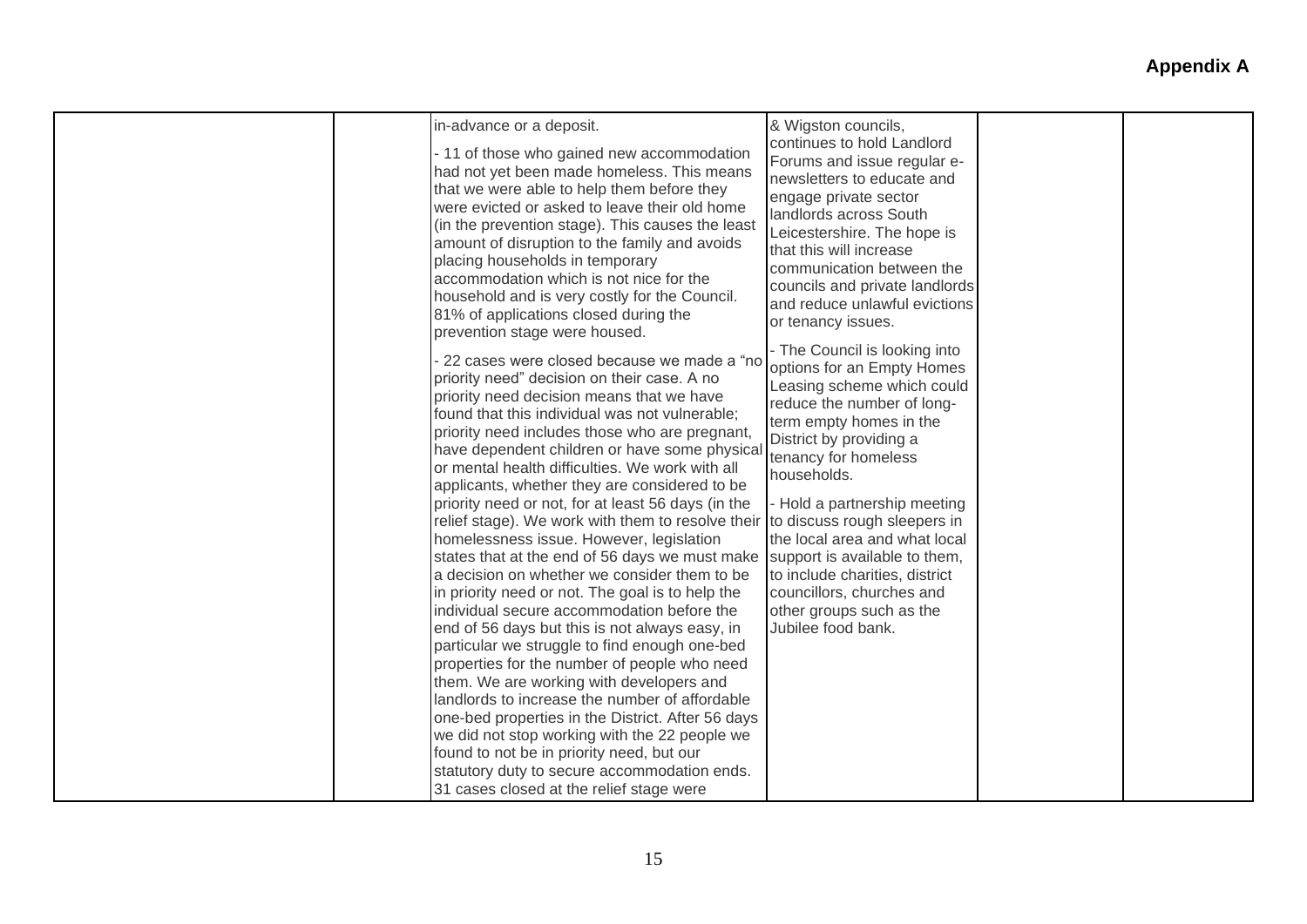|  |  | rehoused. One case was closed as contact was<br>llost. |  |  |  |
|--|--|--------------------------------------------------------|--|--|--|
|--|--|--------------------------------------------------------|--|--|--|

## **Council Priority: The People Empowered Communities**

| <b>Activities</b>                                                                                                                                                        | <b>Status</b> | <b>Progress</b>                                                                                                                                                                      | <b>Next Steps</b>                                                                                                                                  | Team                      | <b>Portfolio</b> |
|--------------------------------------------------------------------------------------------------------------------------------------------------------------------------|---------------|--------------------------------------------------------------------------------------------------------------------------------------------------------------------------------------|----------------------------------------------------------------------------------------------------------------------------------------------------|---------------------------|------------------|
| KA.07.01 Liaise with parishes to<br>understand local need and enable them<br>to provide services in their locality<br>(including post-Coronavirus needs and<br>support). |               | Community Grant Fund Launched.<br>Preparation started for a virtual Annual Parish<br>Liaison Meeting in November 2021.<br>Fortnightly newsletters continued through this<br>Quarter. | - Hold a virtual Annual parish Community<br>Liaison meeting in November Partnerships<br>2021.<br>- Issue monthly email<br>Newsletters to Parishes. |                           | Wellbeing        |
| <b>Activities</b>                                                                                                                                                        | <b>Status</b> | <b>Progress</b>                                                                                                                                                                      | <b>Next Steps</b>                                                                                                                                  | Team                      | <b>Portfolio</b> |
| KA.07.02 Support the preparation of<br>Neighbourhood Plane                                                                                                               |               | Gilmorton Neighbourhood Development Plan<br>nassed examination (referendum due to take                                                                                               | Completion of Leire and<br>Gilmorton Evaminations and                                                                                              | <b>Strategic Planning</b> | Planning         |

| KA.07.02 Support the preparation of<br>Neighbourhood Plans |  | Gilmorton Neighbournood Development Plan<br>passed examination (referendum due to take<br>place on 20 January 2022).<br>- Foxton Neighbourhood Development Plan<br>Review passed examination (now adopted).<br>Leire Neighbourhood Development Plan<br>Examination is ongoing.<br>Neighbourhood Development Plan grant for<br>Gilmorton and Foxton (£30k) to be claimed in<br>December 2021. | - Completion of Leire and<br>Gilmorton Examinations and<br>prepare Cabinet report to<br>consider recommendations.<br>- Prepare for Leire and<br>Gilmorton referenda if<br>successful at Examination.<br>Completion of Foxton<br>Neighbourhood Development<br>Plan Review Examination.<br>- Prepare for Foxton<br>referendum if required by<br>Examination.<br>- Apply for grants (total £40k)<br>for Leire and Gilmorton<br>Neighbourhood Development<br>Plans when referendum date<br>set. | Strategic Planning | <b>Planning</b> |
|------------------------------------------------------------|--|----------------------------------------------------------------------------------------------------------------------------------------------------------------------------------------------------------------------------------------------------------------------------------------------------------------------------------------------------------------------------------------------|---------------------------------------------------------------------------------------------------------------------------------------------------------------------------------------------------------------------------------------------------------------------------------------------------------------------------------------------------------------------------------------------------------------------------------------------------------------------------------------------|--------------------|-----------------|
|------------------------------------------------------------|--|----------------------------------------------------------------------------------------------------------------------------------------------------------------------------------------------------------------------------------------------------------------------------------------------------------------------------------------------------------------------------------------------|---------------------------------------------------------------------------------------------------------------------------------------------------------------------------------------------------------------------------------------------------------------------------------------------------------------------------------------------------------------------------------------------------------------------------------------------------------------------------------------------|--------------------|-----------------|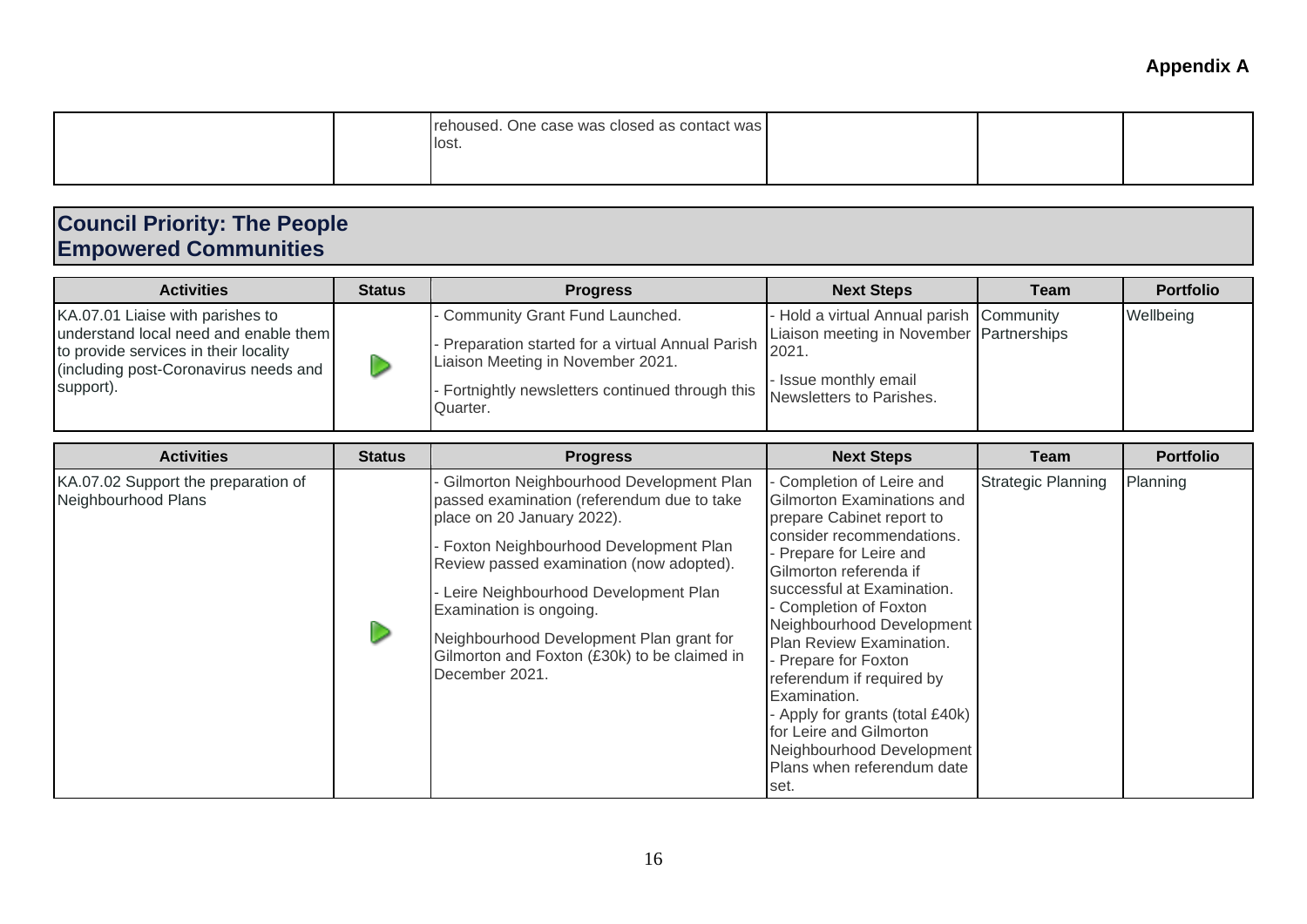|  | - Apply for Foxton Review<br>Neighbourhood Development<br>Plan grant (£10k if<br>examination only, £20k if<br>examination and<br>referendum).<br>- Validation and Regulation<br>16 consultations to take place<br>as plans are submitted to the<br>Council. Examiners to be<br>appointed as required. |
|--|-------------------------------------------------------------------------------------------------------------------------------------------------------------------------------------------------------------------------------------------------------------------------------------------------------|
|--|-------------------------------------------------------------------------------------------------------------------------------------------------------------------------------------------------------------------------------------------------------------------------------------------------------|

#### **Council Priority: Your Council Deliver Financial Sustainability for the Future**

| <b>Activities</b>                                                                                                                  | <b>Status</b> | <b>Progress</b>                                                                                                                                                                                                                                                                                                                                                                                                                                                                                                                                                                                                                                                                | <b>Next Steps</b>                                                                                                           | Team                    | <b>Portfolio</b> |
|------------------------------------------------------------------------------------------------------------------------------------|---------------|--------------------------------------------------------------------------------------------------------------------------------------------------------------------------------------------------------------------------------------------------------------------------------------------------------------------------------------------------------------------------------------------------------------------------------------------------------------------------------------------------------------------------------------------------------------------------------------------------------------------------------------------------------------------------------|-----------------------------------------------------------------------------------------------------------------------------|-------------------------|------------------|
| KA.08.01 Develop and adopt robust<br>methodology for business cases to<br>deliver cost savings and income<br>generation proposals. |               | - This Key Activity was put on hold due to the<br>impact of the Coronavirus pandemic. The<br>milestones for this Key Activity have been<br>adjusted and the work will start later in the year.<br>The Budget Challenge 25 (BC25) project has<br>started in earnest with three tranches of cost<br>centres all looking for savings and income<br>generations opportunities. Tranche 1 -3 were all<br>completed by July 2021, services are now<br>working through and implementing these<br>recommendations as part of the Change<br>Programme. We are looking for further savings<br>as part of the 2022/23 budget process which<br>will be continuing during Quarters 3 and 4. | Review business proposals<br>on a case-by-case basis, as<br>part of the upcoming<br>Medium-term Financial<br>Strategy work. | <b>Finance Services</b> | Finance          |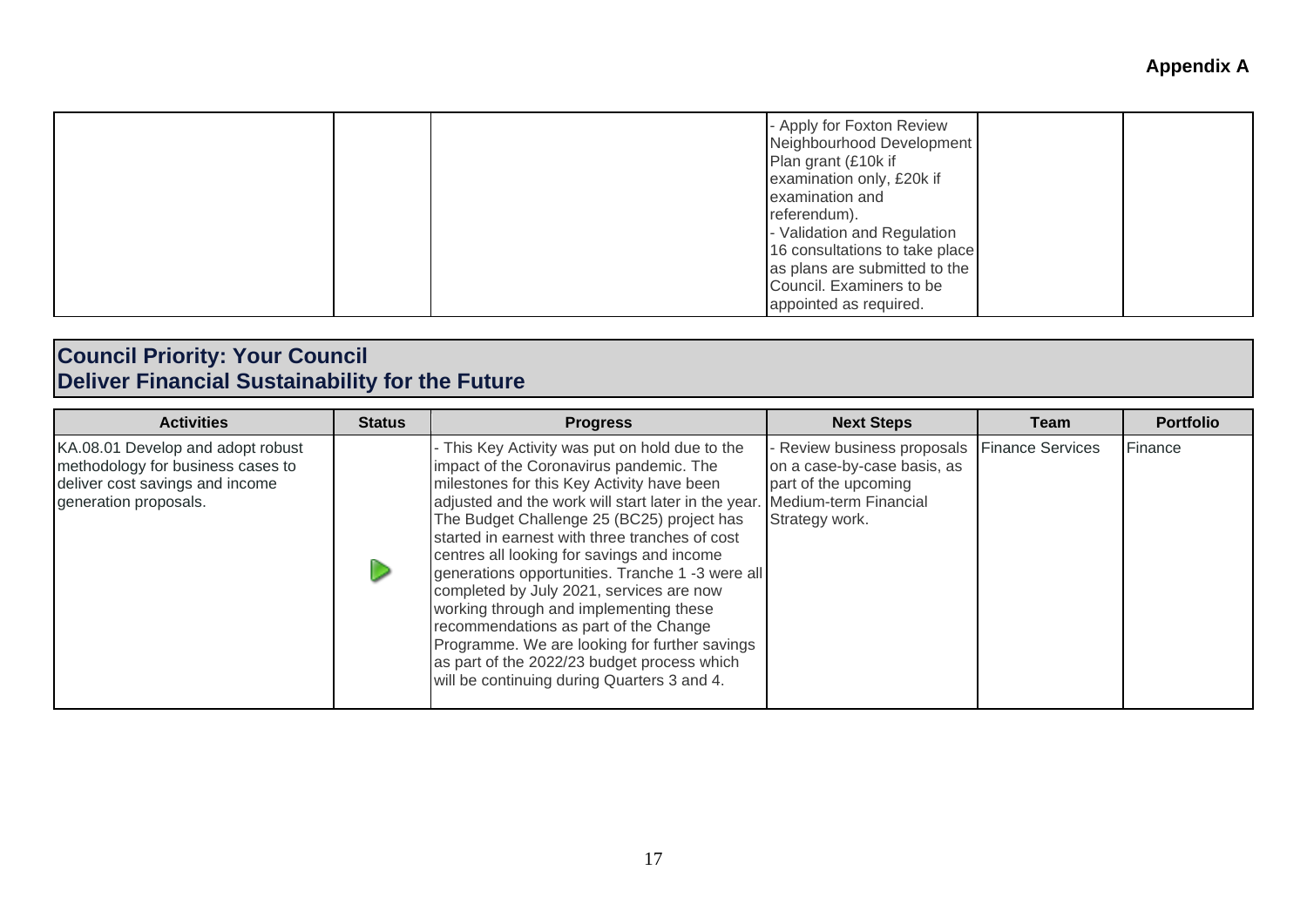#### **Council Priority: Your Council Responsive and Accessible Services**

| <b>Activities</b>                                                                                                                                                      | <b>Status</b> | <b>Progress</b>                                                                                                                                                                                                                                                                                                                                                                                                                                                                                                                                                                    | <b>Next Steps</b>                                                                                                                                                                                                        | Team                         | <b>Portfolio</b> |
|------------------------------------------------------------------------------------------------------------------------------------------------------------------------|---------------|------------------------------------------------------------------------------------------------------------------------------------------------------------------------------------------------------------------------------------------------------------------------------------------------------------------------------------------------------------------------------------------------------------------------------------------------------------------------------------------------------------------------------------------------------------------------------------|--------------------------------------------------------------------------------------------------------------------------------------------------------------------------------------------------------------------------|------------------------------|------------------|
| KA.09.01 Implement the Change<br>Programme in order to improve the<br>customer experience, deliver<br>efficiencies, and maximise use of<br>online submissions portals. |               | - The change programme is currently being reviewed<br>and combined with other large-scale projects and the reporting/monitoring<br>BC25 actions. There are a number of key projects<br>that are progressing, the main one being the CXM<br>project to implement the Netcall CRM system. This is<br>progressing on track and is being monitored by the<br>programme board.<br>- The governance and monitoring arrangements are<br>being reviewed and the use of the Pentana system is<br>being rolled out to aide reporting. This will be in place be rolled out.<br>for Quarter 2. | - Revised governance and<br>arrangements to be finalised and<br>implemented.<br>- A wider change programme to<br>be brought together to show all<br>change activity for the authority.<br>- Use of the Pentana system to | Corporate Services Corporate |                  |

| <b>Activities</b>                                                                                                                                     | <b>Status</b> | <b>Progress</b>                                                                                                                                                                                                                                                                                                                                                                                                                                                                                                                                                                                                                                       | <b>Next Steps</b>                                                                                                                                                                                                                                                                                                                                                                                                                                         | Team           | <b>Portfolio</b> |
|-------------------------------------------------------------------------------------------------------------------------------------------------------|---------------|-------------------------------------------------------------------------------------------------------------------------------------------------------------------------------------------------------------------------------------------------------------------------------------------------------------------------------------------------------------------------------------------------------------------------------------------------------------------------------------------------------------------------------------------------------------------------------------------------------------------------------------------------------|-----------------------------------------------------------------------------------------------------------------------------------------------------------------------------------------------------------------------------------------------------------------------------------------------------------------------------------------------------------------------------------------------------------------------------------------------------------|----------------|------------------|
| KA.09.02 To ensure effective Strategic<br>Communications across the District to<br>keep residents informed of Council<br>Services and Key Activities. |               | Consistent communications around the<br>Council's response to the Covid-19 recovery<br>phase and vaccination messages (Covid and<br>flu) have been distributed to stakeholders via<br>appropriate channels in a timely way.<br>Development of video content for our social<br>media profiles and resident newsletter articles<br>to show the human face of the Council.<br>-Development of joined-up community<br>engagement work to inform Council plans and<br>strategies, working with service manager for<br>customer service and engagement and<br>representatives from service areas.<br>N.B. this key activity is ongoing with no end<br>date. | Continue to support the<br>Council's leadership of the<br>recovery phase across the<br>District, supporting the<br>Recovery Cell and sub-cells<br>with communication planning<br>and implementation, and<br>working with LRF (Local<br>Resilience Forum) partners.<br>- Continue to support the<br>communication needs of<br>Council services in line with<br>the emerging new Corporate<br>Plan.<br>Refresh of the Council's<br>Communications Strategy. | Communications | Strategy         |